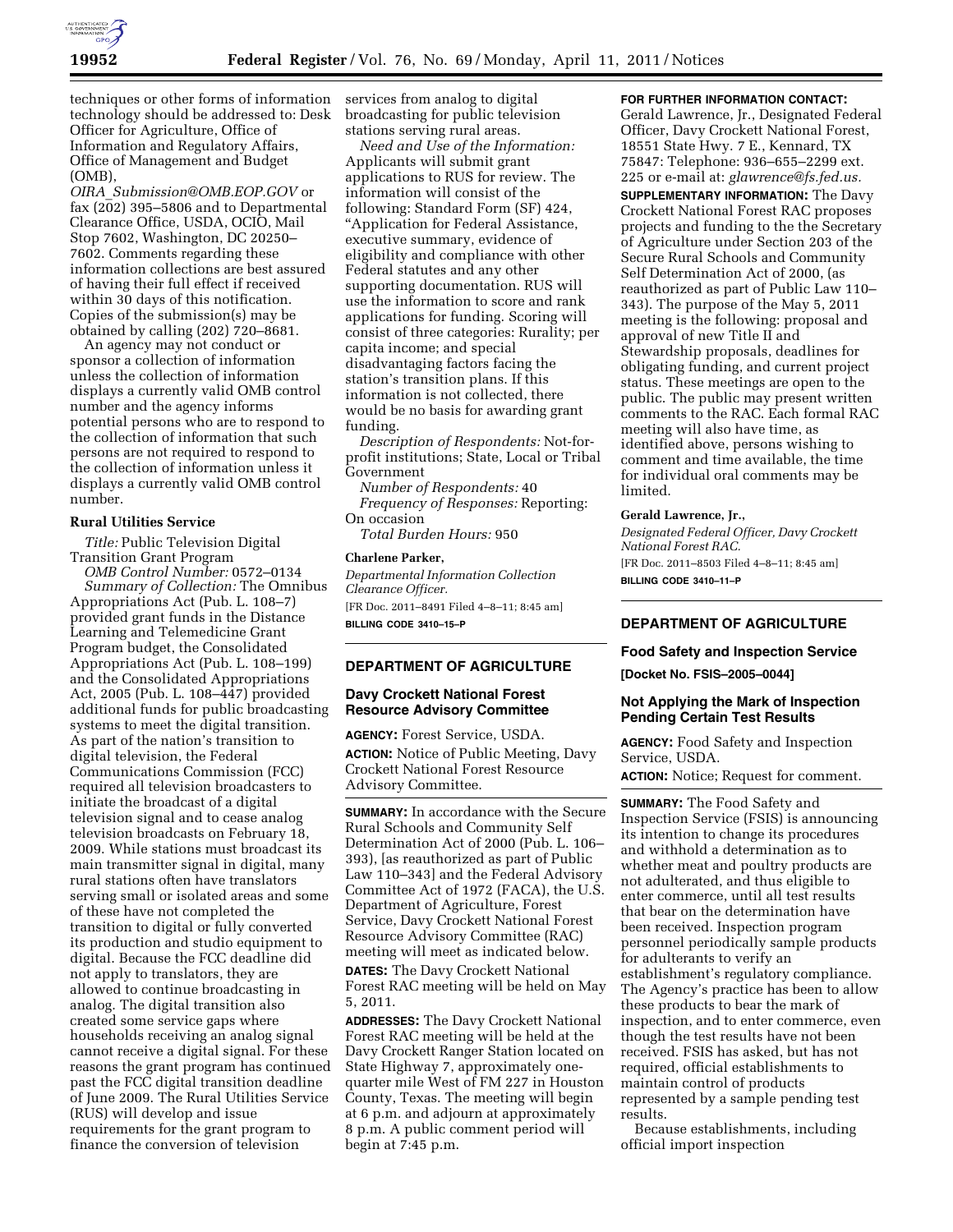establishments, are not consistently maintaining control of product, despite FSIS's request that they do so, adulterated product is entering commerce. Therefore, FSIS is announcing its tentative determination not to apply the mark of inspection until negative results are available and received for any testing for adulterants conducted by the Agency. FSIS invites comments on this proposed change in policy and procedures. FSIS will evaluate comments received in response to this notice. In a subsequent **Federal Register** notice, FSIS will respond to the comments it receives. FSIS will make any appropriate changes to the policy and procedures based on comments, and in that subsequent **Federal Register**  notice will announce the effective date of the new policy.

**DATES:** The Agency must receive comments by July 11, 2011.

**ADDRESSES:** Comments may be submitted by either of the following methods:

*Federal eRulemaking Portal:* This Web site provides the ability to type short comments directly into the comment field on this Web page or attach a file for lengthier comments. Go to *<http://www.regulations.gov>*. Follow the online instructions at that site for submitting comments.

*Mail, including diskettes or CD– ROMs, and hand-delivered or courierdelivered items:* Send to Docket Clerk, U.S. Department of Agriculture (USDA), FSIS, Room 2–2127, George Washington Carver Center, 5601 Sunnyside Avenue, Mailstop 5474, Beltsville, MD 20705– 5474.

*Instructions:* All items submitted by mail or electronic mail must include the Agency name and docket number FSIS– 2006–0044. Comments received in response to this docket will be made available for public inspection and posted without change, including any personal information, to *[http://](http://www.regulations.gov)  [www.regulations.gov](http://www.regulations.gov)*.

*Docket:* For access to background documents or to comments received, go to the FSIS Docket Room at the address listed above between 8:30 a.m. and 4:30 p.m., Monday through Friday.

All comments submitted in response to this proposal, as well as background information used by FSIS in developing this document, will be available for public inspection in the FSIS Docket Room at the address listed above between 8:30 a.m. and 4:30 p.m., Monday through Friday.

### **FOR FURTHER INFORMATION CONTACT:**

Rachel Edelstein, Director, Policy Issuances Division, Office of Policy and Program Development, FSIS, U.S.

Department of Agriculture, Room 6065, South Building, 1400 Independence Ave., SW., Washington, DC 20250–3700; telephone (202) 720–0399; fax (202) 690–0486.

### **SUPPLEMENTARY INFORMATION:**

# **Background**

FSIS is responsible for protecting the nation's meat and poultry supply by making sure that it is safe, wholesome, not adulterated, and properly labeled and packaged. FSIS operates under authority provided by the Federal Meat Inspection Act (FMIA) (21 U.S.C. 601 *et seq.*) and the Poultry Products Inspection Act (PPIA) (21 U.S.C. 451 *et seq.*) (the Acts). These statutes prohibit anyone from selling, transporting, offering for sale or transportation, or receiving for transportation in commerce, any adulterated or misbranded meat or poultry products (21 U.S.C. 610 and 458).

There are nine parts to the definition of ''adulterated'' in the FMIA and eight in the PPIA. Most relevant to product testing are subparagraphs (1) and (2)(A) of 21 U.S.C. 601(m) and 453(g). 21 U.S.C. 601(m)(1) and 453(g)(1) provide that product is adulterated if it bears or contains any poisonous or deleterious substance that may render it injurious to health. Therefore, a ready-to-eat meat or poultry product found positive for a pathogen, or a raw ground or other raw non-intact beef product found positive for *E. coli* O157:H7, is adulterated under these statutory provisions. In addition, if food contact surfaces are found positive for *Listeria monocytogenes,*  ready-to-eat product produced on these surfaces is adulterated under 9 CFR 430.4(a). 21 U.S.C. 601(m)(2)(A) and  $453(g)(2)(A)$  provide that a meat or poultry product is adulterated if it bears or contains any added poisonous or added deleterious substance by reason of administration of any substance to the live animal. Therefore, if FSIS tests carcasses for residues of animal drugs that have been administered to the live animal and finds unacceptable levels, the product would be adulterated under these statutory provisions. FSIS testing conducted for pathogens and residues that would adulterate product under the provisions above are the primary focus of the actions outlined in this notice.

In addition, the term "adulterated" includes product from which any valuable constituent has been in whole or in part omitted or abstracted; for which any substance has been substituted; or to which any substance has been added or mixed or packed so as to increase its bulk or weight, reduce its quality or strength, or make it appear better or of greater value than it is (21

U.S.C. 601(m)(8) and 453(g)(8)). This type of adulteration is referred to as ''economic adulteration''. FSIS testing that indicates product is economically adulterated would be subject to the actions outlined in this document. However, because FSIS conducts minimal testing for economic adulteration, this notice does not elaborate on such testing.

The FMIA and PPIA also provide that meat and poultry products must bear an official inspection legend (21 U.S.C.  $601(n)(12)$  and  $453(h)(12)$  in order to enter commerce. FSIS must be able to determine that product is not adulterated in order to apply the mark of inspection (21 U.S.C. 606 and 457(a)). FSIS inspection personnel conduct a range of activities to determine whether product is adulterated (9 CFR 417.8). Among these activities is testing for adulterants.

FSIS's practice is to allow meat and poultry products to be packaged and labeled with the mark of inspection pending receipt of results of tests done by FSIS. Currently, FSIS requests, but does not require, that establishments maintain control of all product represented by any samples taken until the Agency receives the results of the sampling. Establishments are not required to maintain such control and may ship product before test results are available. If the establishment introduces the product into commerce, and the test result for that product is positive for a pathogen or other adulterant, FSIS will request that the establishment recall the product. If the establishment refuses to recall the product, FSIS will move to detain and, if necessary, seize it.

### **Reason for This Notice**

The Agency has questioned for some time whether it should continue to allow product to leave the establishment, albeit subject to a recall, before relevant test results are received. On December 12, 2002, FSIS held a public meeting in Washington, DC, to both inform the public about the recall process and to solicit recommendations on recalls from establishments whose product is subject to recall, from public health agencies, and from those who represent the public health interests of consumers. The agenda for this meeting included a discussion on withholding the decision to apply the mark of inspection until FSIS test results are available. Presenters and commenters raised concerns about the effect such a policy would have on small and very small establishments. FSIS took these comments into account in the cost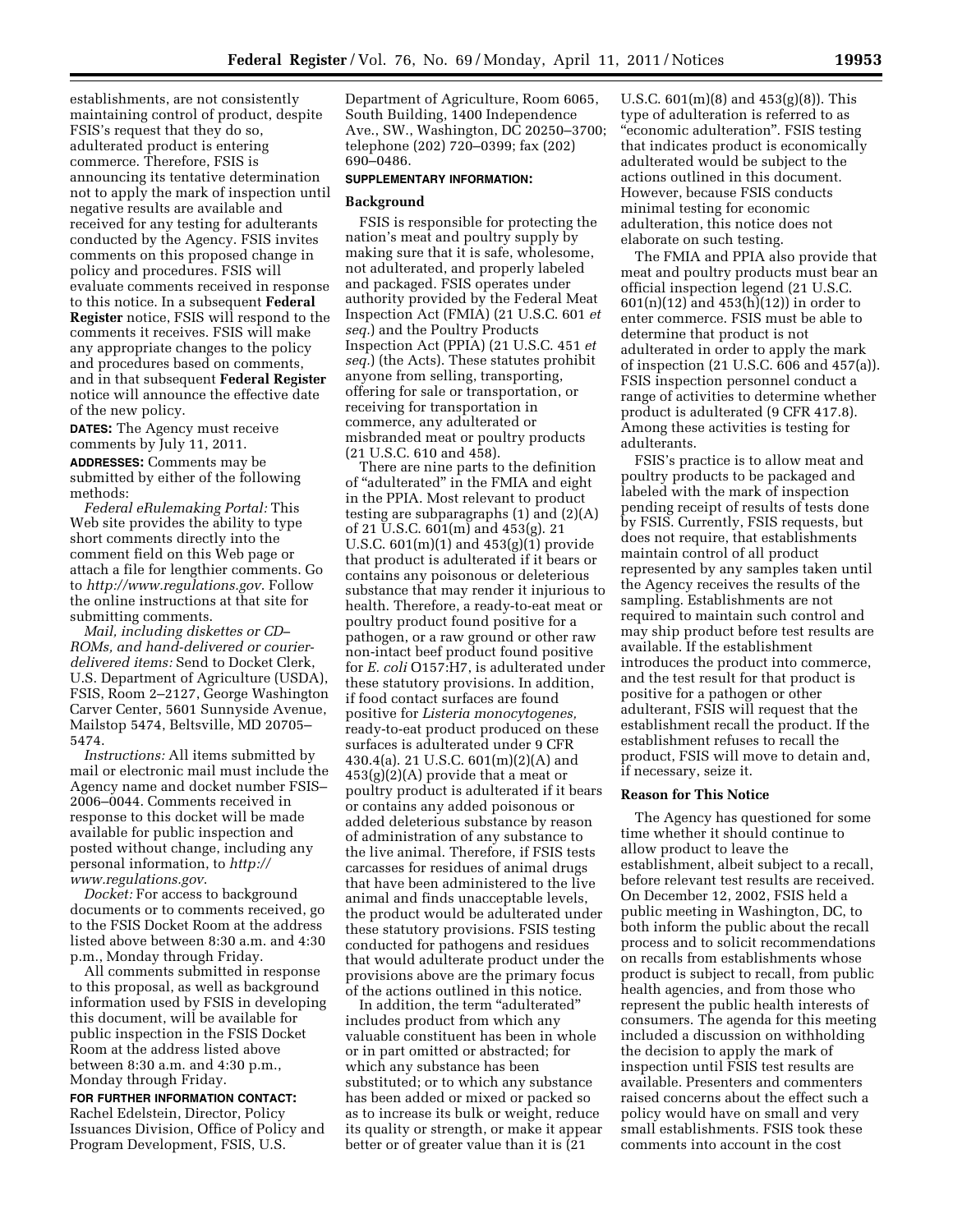benefit analysis of this policy discussed below.

On June 2–3, 2004, FSIS presented a subcommittee of the National Advisory Committee on Meat and Poultry Inspection (NACMPI) with the following question for discussion: Should FSIS delay a decision on granting the mark of inspection to product that has been tested by FSIS for the presence of an adulterant until it has received the results of the testing? The committee made a number of recommendations to the Agency but was unable to come to consensus on the question of not applying the mark of inspection until FSIS verification test results are available. The committee recommended that the Agency continue to encourage plants to develop a plan for holding products when they are sampled for adulterants. The committee further recommended that FSIS provide guidance to plants regarding holding products, and that FSIS work with the industry on strategies to mitigate some of the practical problems associated with holding products.

In June 2005, the Agency again requested advice from the NACMPI. The Agency asked the committee for suggestions on the most effective way to provide guidance to industry on holding product that has been tested for pathogens by FSIS, especially to small and very small plants. The Committee considered the issue and its impact on small and very small establishments and made a number of recommendations to the Agency. The Committee recommended: (a) That FSIS refrain from issuing any guidance at that time but instead review a draft of voluntary guidelines that representatives from across the meat and poultry industry had written to ensure that they conform to applicable laws, regulations, and policies; (b) that industry issue its guidelines after FSIS review and work with the Agency to ensure widespread distribution of these guidelines, especially to small and very small plants; and (c) that FSIS monitor the effectiveness of the industry guidance on an ongoing basis and take appropriate actions, ranging from recommendations for improving the guidelines to formal Agency action.

In 2005, the Agency carefully considered the committee's recommendations and decided not to pursue a change in policy that would require establishments to hold product pending FSIS test results and to await the outcome of the industry-issued voluntary guidance on best practices for maintaining control of product while awaiting FSIS' test results. The Agency made this decision because of the

difficulties a policy change could present for some small and very small establishments.

In September 2005, a coalition of trade associations issued a guidance document, ''Industry Best Practices for Holding Tested Products.'' This best practices document included, among many other things, suggestions to aid small and very small establishments in planning for and maintaining control of product pending FSIS pathogen test results. FSIS assisted the trade associations in disseminating the guidance document to all official establishments.

The Agency conducted an initial assessment of the voluntary guidance document's effectiveness and presented its findings to the NACMPI at its meeting on May 23–24, 2006. The assessment examined FSIS test data for the calendar years 2003 through 2005 and the first quarter of 2006 and grouped the data by establishment size and pathogen. This initial assessment found that in the first quarter of 2006, establishments were holding between approximately 80% and 100% of all meat and poultry products until receiving Agency test results, and that establishments of all sizes were increasingly holding more product pending receipt of Agency test results every year between 2003 and 2006, with large establishments holding almost all tested product every year since 2003. The brief, 9-month period from the issuance of the industry guidelines was not sufficient for the Agency to ascertain the effectiveness of these guidelines, however.1 The Agency continues to monitor verification test results and the circumstances that result in recalls. Based on evaluation of 2007–2009 data, the Agency has noted that establishments releasing product into commerce before receiving test results continues to be a problem.

In 2007 there were 14 Class I recalls as a result of FSIS testing; in 2008 there were 19 Class I recalls; and in 2009 there were 11 Class I recalls. In 2007 seven of the Class I recalls were for *E. coli* O157:H7 and seven for *Listeria monocytogenes* (Lm). In 2008, seven of the Class I recalls were for *E. coli*  O157:H7 and twelve for Lm. In 2009, eight of the Class I recalls were for *E. coli* O157:H7 and three were for Lm. As discussed in the cost and benefits discussion below, one such recall was associated with two illnesses. There were no recalls for Salmonella in Ready-

to-Eat (RTE) product between 2007– 2009. These recalls occurred because establishments that produced the product that tested positive released the product into commerce while test results were pending. Even though the number of Class I recalls went down in 2009 compared to 2007 and 2008, there is still product entering commerce before test results are received. FSIS is currently analyzing the 2010 recall data. 2010 data show the proportion of the industry (by size) that holds product until test results are received to be similar to those from the 2006 study.

These findings have led the Agency to conclude that despite voluntary compliance efforts, adulterated products are continuing to enter commerce and that establishments' failure to hold or maintain control of product pending FSIS test results endangers public health. Not allowing product to move into commerce until the results of any testing for adulterants done by FSIS become available would eliminate this concern.

In June 2008, the American Meat Institute (AMI) sent a letter to the Under Secretary for Food Safety stating that the organization supported the Agency requiring companies to hold or control product tested by FSIS until the results are known. AMI also stated that it did not support Agency retention of any FSIS tested product. Rather, AMI supported requiring a company to utilize its own, effective control measures to ensure the product is not used or distributed for sale before the test results are known.

On October 19, 2009, AMI sent another letter to Secretary of Agriculture Vilsack again stating that the organization supported a policy that would require companies to hold or control product tested by FSIS until the test results are known.

In March of 2010, the USDA Office of Inspector General issued an audit report of the FSIS National Residue Program for Cattle. In that audit, the OIG recommended that establishments should not be allowed to release potentially adulterated product before residue test results are confirmed. The proposed change in policies and procedures will address that recommendation.

FSIS does have a current policy whereby carcasses tested for bovine spongiform encephalopathy (BSE) must be controlled by the establishment and are not permitted to enter commerce until test results are received. FSIS implemented this policy in response to the first discovery of a BSE-positive cow in December 2003. FSIS issued a **Federal Register** notice on January 12,

<sup>1</sup>A summary of the Agency's analysis of the industry guidelines is available electronically at *[http://www.fsis.usda.gov/OPPDE/NACMPI/](http://www.fsis.usda.gov/OPPDE/NACMPI/May2006/Test_and_Hold_Report_NACMPI.pdf) [May2006/Test](http://www.fsis.usda.gov/OPPDE/NACMPI/May2006/Test_and_Hold_Report_NACMPI.pdf)*\_*and*\_*Hold*\_*Report*\_*NACMPI.pdf.*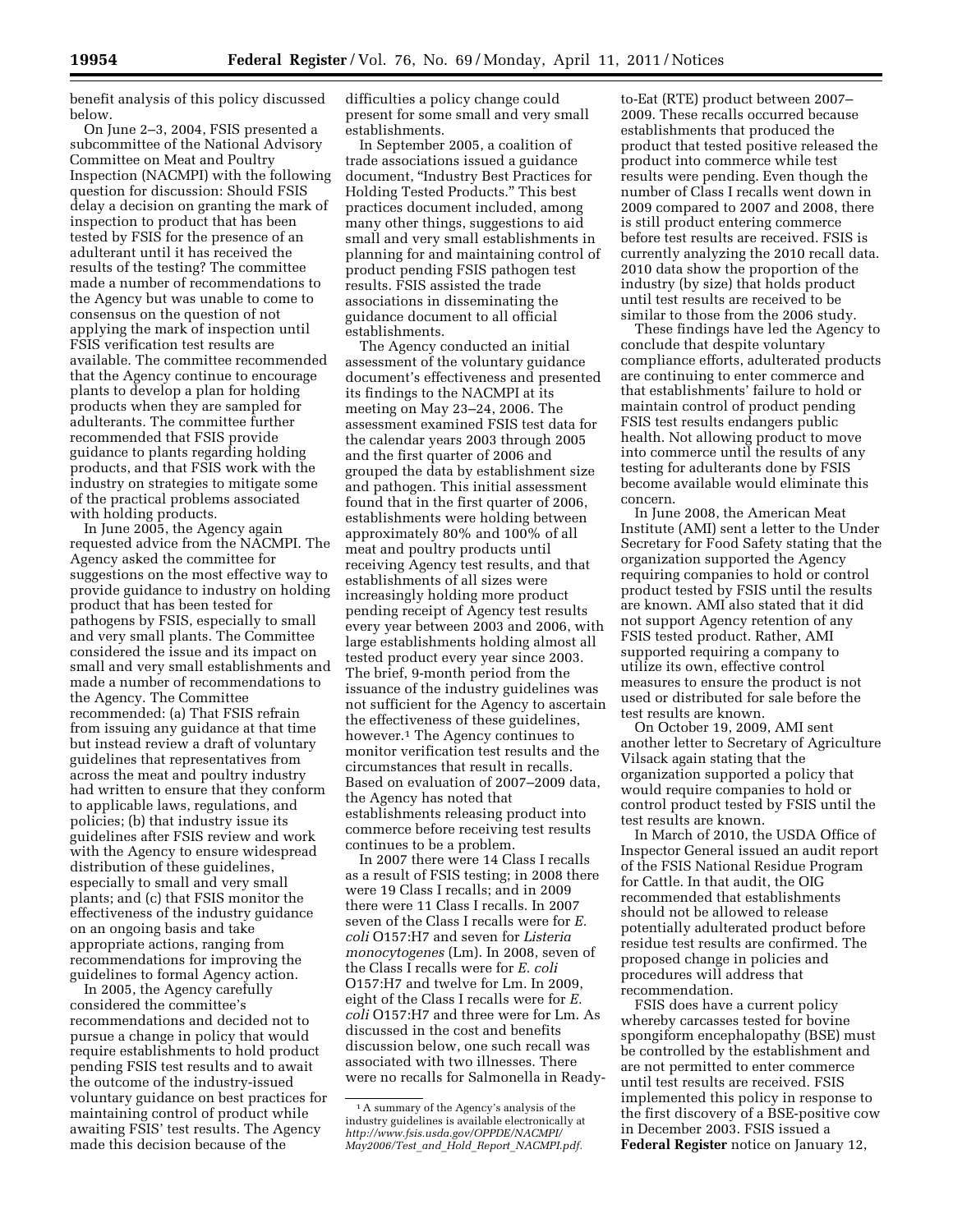2004 (69 FR 1892), announcing that the Agency would not apply the mark of inspection to any animal carcass tested for BSE until after the Agency determined that the test results were negative. This policy, which continues in effect, is consistent with policy and procedures that FSIS has tentatively decided to implement, as discussed in the next section.

### **New Policy**

For the reasons discussed above, FSIS intends to implement a new policy with respect to the application of the mark of inspection that would in effect require establishments to maintain control of product tested for adulterants by FSIS and not allow such products to enter commerce until negative test results are received. Therefore, should FSIS implement this new policy, the policy would cover non-intact raw beef product or intact raw beef product intended for non-intact use that is tested for *E. coli* O157:H7. Also, the policy would cover any ready-to-eat products tested for *Listeria monocytogenes, E. coli* O157:H7, or Salmonella s. Similarly, this policy would cover ready-to-eat product that passed over food contact surfaces that have been tested for the presence of *Listeria monocytogenes* and *Salmonella,*  pending receipt of negative test results. This policy would not cover raw meat or poultry products tested for *Salmonella* or other pathogens that FSIS has not designated as adulterants in those products.

Should FSIS implement this new policy, it would also apply to livestock carcasses subject to FSIS testing for such veterinary drugs as antibiotics, sulfonamides, or avermectins or the feed additive carbadox. Because of the significant number of poultry carcasses in a lot, the economic effect of holding such a lot, and because historically, FSIS has not seen residue problems in poultry tested for residues, such product would not need to be held from commerce pending negative test results.

FSIS requests comments on whether the policy that product cannot be released into commerce before negative test results are receive should also apply to tests conducted by establishments.

### **New Procedures**

FSIS recognizes that the mark of inspection is pre-printed on the package label of many products, and that it is most efficient to allow the product to be packaged and labeled with the printed mark of inspection as part of the production process. FSIS intends to continue to allow meat and poultry establishments to package and label

products sampled and tested for adulterants with the mark of inspection pending negative Agency test results, but, if FSIS adopts this change, these products will not be able to enter commerce until negative test results become available. The pre-shipment review of records associated with the production lot will not be complete without the pending test results. Under this new policy, FSIS inspection program personnel will continue to provide each establishment with notification before sampling product or food contact surfaces to allow the establishment time to hold product that is represented by the sample.

Consistent with current policies, should FSIS implement this new policy, establishments would be able to move product to locations other than the production facility so long as the establishment maintains control of the product and maintains the integrity of the lot under company seal. If the establishment moves the product to other locations, it would not be able to transfer ownership of the product until negative test results become available. Inspection program personnel would notify the establishment when product could move into commerce based on negative FSIS test results.

## **Considerations for Holding Product Tested for Pathogens or Residues**

For *E. coli* O157:H7, prior to FSIS's sampling, inspection program personnel inform the establishment that it is responsible for defining the sampled lot. Under current policy and under this new policy, some factors or conditions that the establishment should consider in defining the sampled lot include any scientific, statistically based sampling programs for *E. coli* O157:H7 that the establishment uses to distinguish between segments of production; Sanitation Standard Operating Procedures (Sanitation SOPs) or any other prerequisite programs used to control the spread of *E. coli* O157:H7 cross-contamination between raw beef components during production; processing interventions that limit or control *E. coli* O157:H7 contamination; and the use of beef manufacturing trimmings and other raw ground beef components or rework carried over from one production period to another.

FSIS does not recognize ''clean-up to clean-up'' alone as a supportable basis for distinguishing one portion of production of raw beef product from another portion of production. Rather, establishments should consider whether the same source materials are used during different production periods.

For testing of ready-to-eat product or contact surfaces for *Listeria monocytogenes* or for testing such product for *Salmonella,* inspection program personnel also inform the establishment that it is responsible for determining the lot. In contrast to *E. coli*  O157:H7, for these types of testing, the sampled lot is generally considered the ready-to-eat product that is produced from clean-up to clean-up because the product typically undergoes consistent cooking and other lethality procedures during the production period.

For livestock carcasses subject to scheduled FSIS residue testing or residue testing conducted by the establishment or other entity, establishments would need to hold the sampled carcasses under this new policy. For this testing, the carcasses would not receive the mark of inspection until negative test results are received.

Consistent with current policy, under this new policy, exporting countries would continue to need to complete all forms of inspection (including receiving lab results) before applying the mark of inspection and signing a certificate for export of products to the United States. Also consistent with current policy, the foreign countries would continue to certify on official health certificates how much product in a shipment represents the lot based on the product and its processing method (e.g., HACCP Processing categories, Product Species).

### **Comments Regarding This New Policy**

The National Meat Association (NMA), representing seven other trade associations: The American Association of Meat Processors (AAMP), the Eastern Meat Packers Association (EMPA), the National Cattlemen's Beef Association (NCBA), the National Turkey Association (NTA), the North American Meat Processors Association (NMPA), and the Southwest Meat Association (SMA), submitted a letter in anticipation of this notice to FSIS.

NMA raised a number of issues about the prospective adoption of a revised FSIS hold and test policy. The letter asked how FSIS would address the issue of products with a shelf life less than the amount of time required to conduct the analysis. The letter also asked how small and very small establishments that produce product for same-day delivery would be affected by this policy, and how FSIS could justify economic impacts such as interruption of business and loss of customers.

FSIS recognizes the concern that some very small establishments might lose some product because of a short shelf life, as well as experience some inability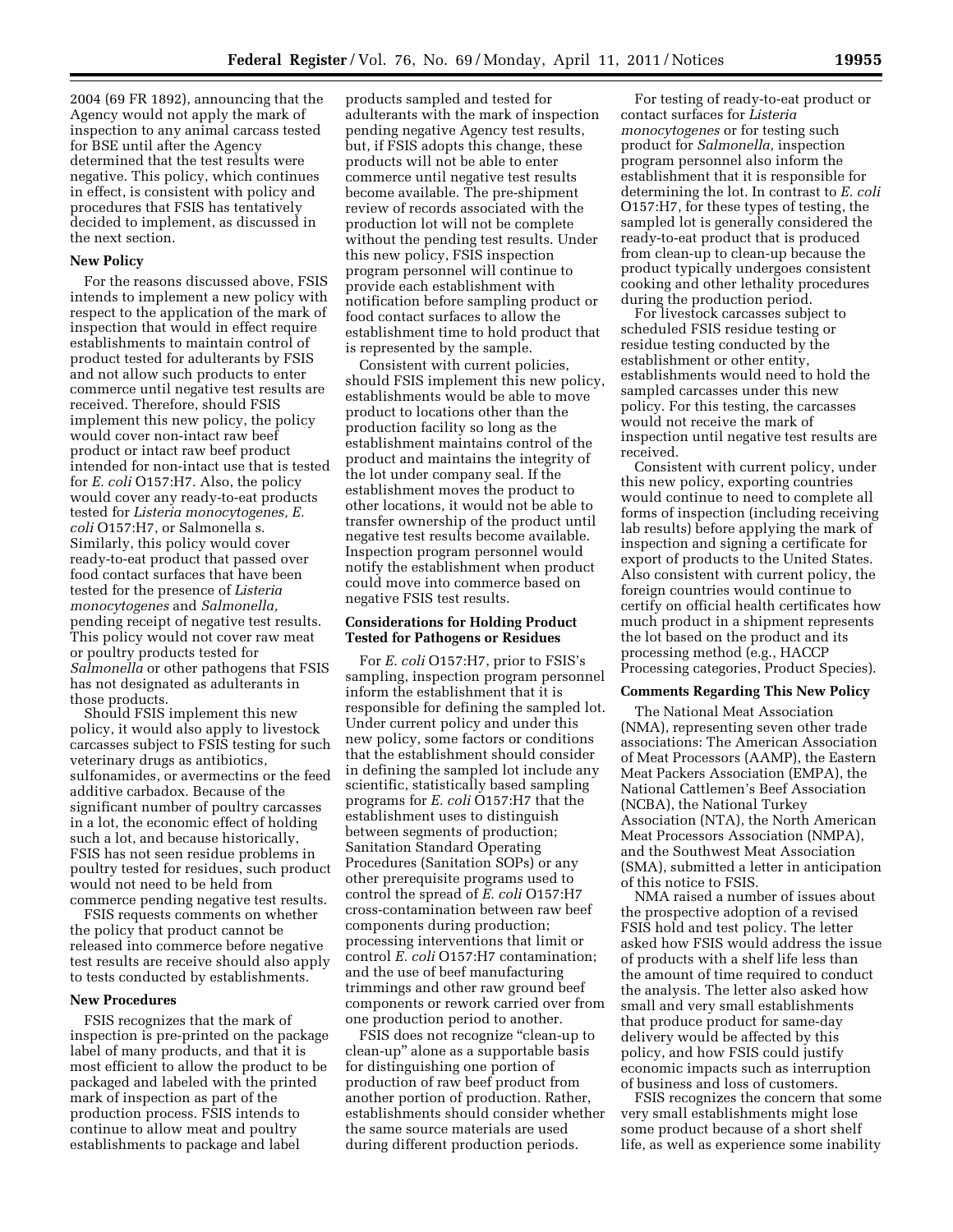to satisfy customer orders, resulting in a short-term disruption in business activities. FSIS appreciates the concern. However, the Agency believes the new policy would not cause significant loss of product because FSIS inspection program personnel provide establishments with notification before they collect samples to provide the establishment time to plan accordingly. Furthermore, establishments may produce small production lots when they are subject to FSIS testing. In addition, many establishments already maintain control of product pending test results. FSIS welcomes comments on additional ways establishments and FSIS can address this concern. Also, FSIS intends to provide outreach activities for small and very small establishments, such as Webinars or Podcasts, as necessary. FSIS will also make compliance guidelines available.

In addition, NMA asked how FSIS will ensure that all products that should be held have indeed been held. If the policy is adopted after evaluating the comments, FSIS will issue necessary instructions to its field force on how to verify that establishments are maintaining control of product pending test results for adulterants. Similarly, FSIS would develop Agency procedures to promptly inform the establishment

that product is not adulterated and thus may enter commerce when negative results become available.

NMA also noted that some recalls occur because the establishment did not properly hold all products associated with a tested sample. FSIS acknowledges that this new policy, if implemented as planned, will not guarantee establishments correctly identify the sampled lot. However, FSIS will continually evaluate the policy to provide updated instructions to inspection program personnel and guidance to establishments so that lots sampled for pathogens by FSIS do not enter commerce.

Finally, the letter asked whether FSIS intended to mandate 100% testing at establishments that do not currently test but receive tested trim, such as raw ground beef at grinders. FSIS does not require such testing and does not intend to require such testing in the future. However, all establishments are required to conduct on-going verification activities to ensure that their HACCP plans are effectively implemented (9 CFR 417.4(a)(2)).

### **I. Expected Benefits of the Action**

The Agency expects benefits from this policy to accrue to consumers, Government and to industry.

If an establishment fails to hold a product when FSIS tests for a pathogen, and the test is positive, the establishment will be asked to recall the product. Because the pathogens for which FSIS does testing represent an immediate threat to human health, the recall would be classified as a Class I recall.2 Table 1 shows Class I recalls (2007–2009) for FSIS testing that are included in the universe for the Test and Hold policy analysis. These recalls were for *E. coli* O157:H7, *Listeria monocytogenes,* and *Salmonella* in RTE product. In 2007 there were 14 Class I recalls as a result of FSIS testing; in 2008 there were 19 Class I recalls; and in 2009 there were 11 Class I recalls. In 2007 seven of the Class I recalls were for *E. coli* O157:H7 and seven for *Listeria monocytogenes* (*Lm*). In 2008, seven of the Class I recalls were for *E. coli*  O157:H7 and twelve for *Listeria monocytogenes* (*Lm*). In 2009, eight of the Class I recalls were for *E. coli*  O157:H7 and three were for *Listeria monocytogenes* (*Lm*). There were no recalls for Salmonella in Ready-to-Eat (RTE) product between 2007–2009 for FSIS testing.

TABLE 1—CLASS 1 RECALLS INCLUDED IN TEST AND HOLD POLICY UNIVERSE DERIVED FROM FSIS TESTS

[2007–2009]

| Year and type                 | E. coli 0157:H7 | Listeria<br>monocytogenes | Salmonella | Total |
|-------------------------------|-----------------|---------------------------|------------|-------|
| 2007:<br><b>FSIS</b><br>2008: |                 |                           |            | 14    |
| <b>FSIS</b><br>2009:          |                 | 12                        |            | 19    |
| <b>FSIS</b>                   | 8               | 3                         |            |       |
| Total                         | 22              | 22                        |            | 44    |

Note: Data source FSIS recall division.

If the combination of industry and government costs per recall on average is \$1 million,3 then the total annual cost of FSIS recalls could be on average as high as \$15 million per year.4

Considering costs to retailers as well as manufacturers and State, local, and Federal authorities, a class I recall may cost as much as \$3 million to \$5

million.<sup>5</sup> Using a conservative estimate, if the actual cost of a recall for industry and government combined is closer to \$3 million than \$5 million,<sup>6</sup> then the annual cost of the recall (the benefit of avoiding these recalls) could be as high as \$44.0 million annually. FSIS requests comment on these estimates and the

total costs to industry and government associated with USDA Class I recalls.

In addition to the cost savings attributed to avoiding recalls described above, firms generally suffer a loss of sales, at least temporarily, following a Class I or Class II recall. This alone does not result in a social cost, but rather a social transfer, as other firms will step

<sup>2</sup>There are three classes of recalls. *Class I:* A health hazard situation where there is a reasonable possibility that the use of the product will cause serious, adverse health consequences; *Class II:* A health hazard situation where there is a remote probability of adverse health consequences from the use of the product; and *Class III:* A situation where the use of the product will not cause adverse health consequences.

<sup>&</sup>lt;sup>3</sup> "Preliminary Regulatory Impact Analysis and Initial Regulatory Flexibility Analysis of the Proposed Rules to Ensure the Safety of Juice and Juice Products'' (63 FR 24258; May 1, 1998).

<sup>4</sup>The annual figure of \$15 million is derived by summing the total number of FSIS recalls for 2007– 2009 from Table 1, then multiplying the total by \$1 million which is the average cost per recall for

industry and government. That figure is then divided by 3 to get the annual amount. (14 + 19 +  $11 = 44 * 1M = 44M/3 = $14.7 M$  per year).

<sup>&</sup>lt;sup>5</sup> "Preliminary Regulatory Impact Analysis and Initial Regulatory Flexibility Analysis of the Proposed Rules to Ensure the Safety of Juice and Juice Products'' (63 FR 24258; May 1, 1998). 6 Ibid.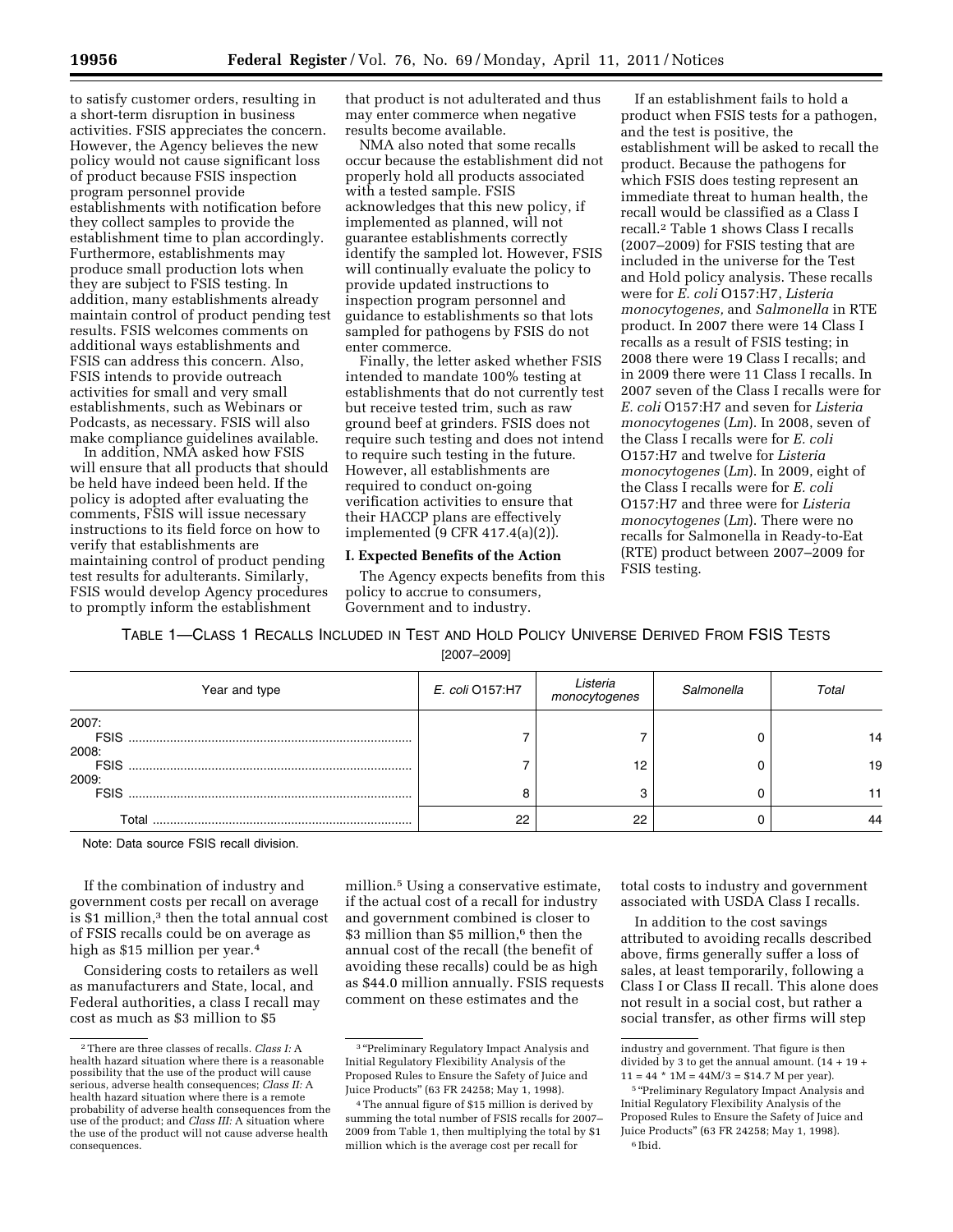forward to capture sales lost by the recalling firm. However, in addition to the resources invested in recalling the product, the recalling firm may incur additional advertising costs to recapture the loss of sales plus the flow of future sales, which is a social cost. Additionally, there can be a loss of reputation for the manufacturer and the brand associated with recalls that may affect future sales.

### **Consumer**

FSIS expects the consumer to benefit from: (1) Reduced incidence of adulterated product being released into commerce, (2) fewer recalls resulting in higher confidence and acceptability of products, and (3) lower levels of illness. This new policy will lead to increased consumer confidence and acceptance of product through reduced recalls and negative press.7

### **Government**

FSIS expects there to be a reduction in the number of recalls, and, therefore, the Agency expects to benefit from lower Agency costs for recalls and recovery of adulterated product because of: (1) Reduced inspection program personnel activities at Federal establishments (2) reduced overtime hours for FSIS staff, and (3) reduced staff travel to establishments after recalls to conduct Food Safety Assessments (FSA) and recall effectiveness checks. These expenses would include air, train, or car travel; lodging; and per diem expenses for meals. In addition, FSIS should have less need to disseminate information about food recalls through press releases and recall releases.

#### **Industry**

Under this policy change, the meat and poultry processing and slaughter industries will benefit from fewer recalls and negative press. As the number of recalls declines, there will likely be: (1) An increase in consumers' confidence, (2) reduced costs for recalls, (3) greater consumer acceptance of products.

Initially, preventing adulterated product from going into commerce should reduce operating costs. Operating costs will be lower because companies will be less likely to have a recall and experience the adverse impacts to business reputation as well as the product loss associated with a recall. Avoiding adverse impacts on business reputation is an indirect benefit.

#### **Imported Product**

There were 9 Class I recalls of FSIS tested imported product for the 2007– 2009 (Table 1) time period, 4 for *E. coli*  O157:H7 and 5 for *Listeria monocytogenes.* One recall occurred in 2007 for *Lm* and eight in 2008 (4 for *E. coli* O157:H7 and 4 for *Lm*). There are no recalls from FSIS testing for imported product in 2009. All of these recalls are included within the universe described in Table 1 and therefore are included in the Benefits section within this analysis.

# **Human Health Benefits**

### *Introduction*

The Centers for Disease Control and Prevention (CDC) has estimated that Shiga toxin-producing *E. coli* O157:H7 infections cause 63,000 illnesses annually in the United States, resulting in more than 2,138 hospitalizations and 20 deaths.8 Economic Research Service (ERS) estimates that the annual economic cost of illness caused by *E. coli* O157:H7 is \$478 million (in 2009 dollars) for all cases, not just for foodborne cases.

The occurrence of recalls demonstrates that pathogens have been present on raw meat and poultry products distributed in commerce under FSIS' existing approach. These pathogens represent a hazard to human health. Thus, public health likely will benefit because meat and poultry products will be held until results of pathogen tests are returned as negative. If test results are positive, the product will be destroyed, or further processed to destroy the pathogen, rather than having to be recalled. This change will thus reduce foodborne pathogens in products that are released into

commerce. The economic health benefits are expected to be small relative to the economic benefits of avoided recalls.

To reach this conclusion FSIS analyzed both the actual illnesses from the universe described in Table 1 and estimated future illnesses averted as a result of this change. We discuss in Section A (Potential averted illnesses from this policy using actual case data) the research conducted by the Economic Research Service (ERS) for each of the pathogens, *E. coli* O157:H7, *Listeria monocytogenes,* and *Salmonella,* as well as their associated costs per case.9

A. Potential Averted Illnesses From This Policy Using Actual Case Data

(1) During 2007–2009, there were 22 recalls for *E. coli* O157:H7 from FSIS testing. None of these recalls resulted in any illnesses according to the Office of Public Health Science (OPHS) data. The ERS estimate excludes a number of other potential costs, such as those for special education, nursing homes, travel, childcare, and pain and suffering. Illnesses for *E. coli* O157:H7 are divided into seven severity levels depending on whether the patient visits a physician or not, develops Hemolytic Uremic Syndrome (HUS) or not, develops Endstage renal disease or not, and finally whether death occurs. ERS estimates \$6,510 as the average cost per case.10

(2) During 2007–2009 there were 22 recalls for *Listeria monocytogenes* from FSIS testing. Only one of these recalls was associated with illnesses. In 2008, there were two illnesses, one of which was fatal, when a customer consumed chicken salad that had been released into commerce before the FSIS test results were returned as positive. We know that the cost of *Lm* illnesses with hospitalization ranges from \$10,815 (moderate) to \$30,000 (severe). Ninetyfive percent of all hospitalized *Lm* cases are severe. The economic value of a life ranges between \$6 and \$7 million based on the value of statistical life (VSL) economic literature in 2001 dollars. Benefits from averting the two illnesses had the establishment held the product until the test results returned a positive would be \$60,000 (\$30,000 \* 2), or \$20,000 annually, and the benefit from averting the fatality would range from \$5.7 to \$6.8 million. The mid-point of the benefit from averting the death is \$6.25 million or \$2.1 million annually.

<sup>7</sup>Ollinger, Michael, working paper. ''Many economists have examined the effects of reputation loss and the production of unsafe food. Packman (1998) argues that the negative publicity generated from a recall can erode prior investments in reputation and brand capital. Economists (Thomsen and McKenzie, 2001; Pruitt and Peterson; Salin and Hooker) found that firms that voluntarily recalled contaminated meat and poultry products suffered a decline in long run profitability (*i.e.,* significant declines in stock prices). A number of studies (Piggott and Marsh, 2004; Marsh, Schroeder, and Mintert, 2004) determined that adverse meat and poultry food safety events led to temporary declines in meat and poultry consumption. Thomsen, Shiptsova, and Hamm (2006) established that sales of branded frankfurter products declined more than 20 percent after product recalls.''

<sup>8</sup>Scallan E. Hoekstra RM, Angulo FJ, Tauxe RV, Widdowson MA, Roy SL, et al. Foodborne illness acquired in the United States—major pathogens. Emerg Infect Dis. 2011 Jan: [Epub ahead of print] Table 2 of this report provides foodborne STEC O157: H7 illnesses at: 63,153, with 90% confidence of (17,587–149,631). Table 3 of this report provides STEC O157:H7 hospitalizations at 2,138, with 90% confidence of (549–4,614) and deaths of 20, with 90% confidence of (0–113).

<sup>9</sup>ERS cost calculator can be found on their Web site at *[http://www.ers.usda.gov.](http://www.ers.usda.gov)* 

<sup>10</sup>The cost per illness for the seven severity levels is between \$30 (for an individual who did not obtain medical care) and \$7.2 million for a patient who died from Hemolytic Uremic Syndrome (HUS).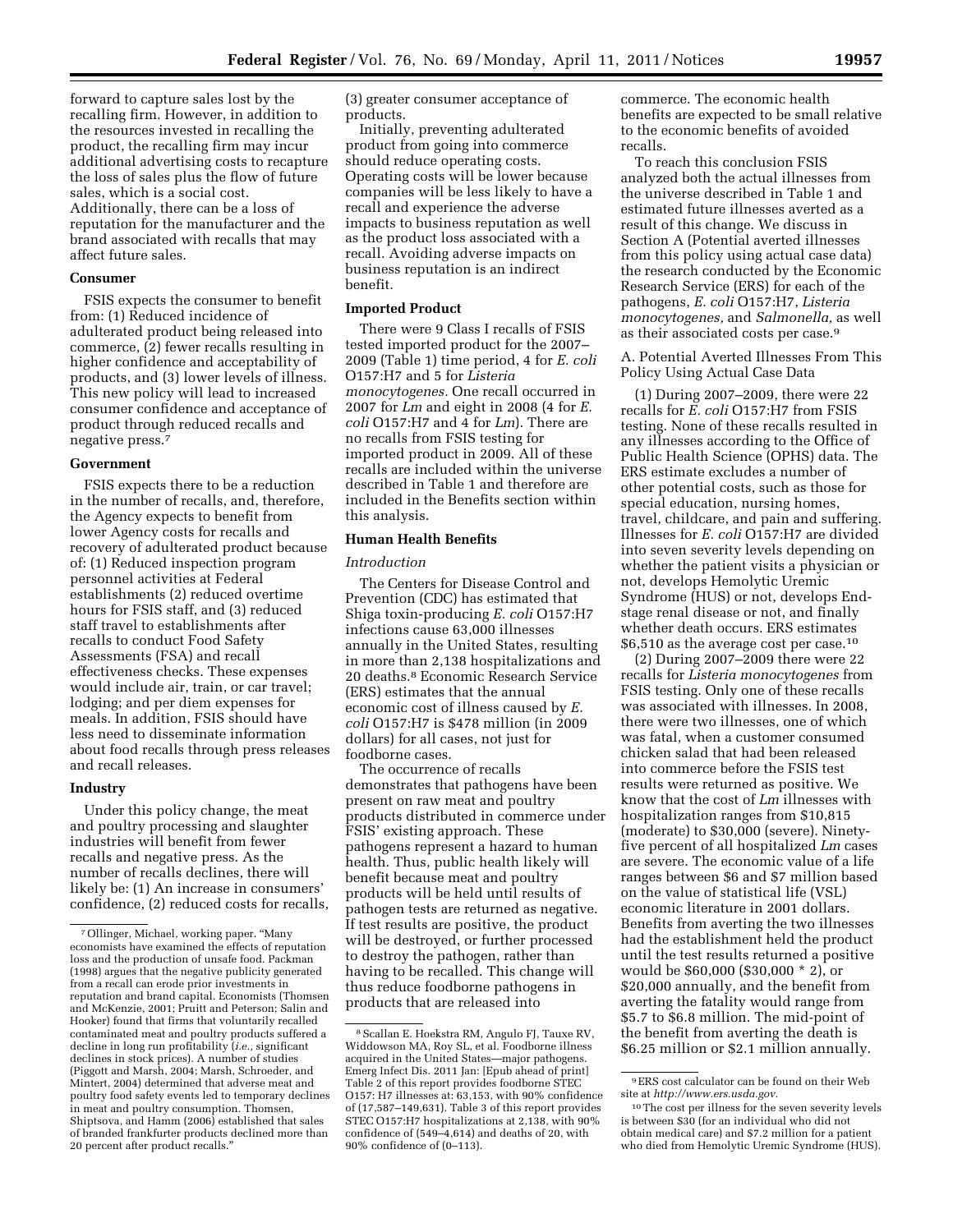Actual annual benefits during 2007– 2009 for *Lm* would be \$2.10 million.

(3) There were no recalls from FSIS testing for *Salmonella* in RTE product during 2007–2009. Research has shown that the cost per case of a *Salmonella*  illness is \$18,000.11

B. Estimated Averted Illnesses From This Policy

FSIS has developed a model 12 to estimate annual illnesses averted per positive sample, from holding FSIS tested product until testing results are returned. This model is based on 2007–

2009 recall data, as well as the OPHS illness data occurring from these recalls.13 The model estimates expected illnesses by accounting for volume of product recalled and "time in days" between the dates of production of adulterated product until the date of recall of that adulterated product. If the Agency proceeds with this new policy, the FSIS model estimated the upper 95% confidence bound of averted *E. coli*  O157:H7 illnesses to be approximately 2.61 for a three-year period (based on the 2007–2009 data). FSIS estimated human health benefits, based on

averting these 2.61 *E. coli* O157:H7 illnesses to be approximately \$5,664 annually. (\$6,510 \* 2.61/3)

Using similar methodology and an estimated number of illnesses of 0.18 for *Listeria monocytogenes* and .57 for *Salmonella* in RTE product, the annual *cost is \$1,800 and* \$3,420, respectively. For the three pathogens, *E. coli*  O157:H7, *Listeria monocytogenes,* and *Salmonella,* human health benefits are estimated from the model to be approximately \$10,884 annually. See Table 2.

## TABLE 2—HUMAN HEALTH BENEFITS FROM ACTUAL RECALLS AND ESTIMATED MODEL

[2007–2009]

| Pathogen | Cost per CASE                       | <b>Actual CASES</b><br>2007-2009 | Actual annual<br>benefit<br>2007-2009 | <b>FSIS estimated</b><br>cases averted<br>(Model)<br>2007-2009** | Annual benefit<br>(Model) |
|----------|-------------------------------------|----------------------------------|---------------------------------------|------------------------------------------------------------------|---------------------------|
|          | \$6,510<br>30,000<br>18,000<br>6.25 |                                  | \$20,000<br>2.1 M                     | 2.61<br>.18<br>.57                                               | \$5,664<br>1,800<br>3,420 |
| Total    |                                     |                                  | 2.1 M                                 | 3.36                                                             | 10,884                    |

\* Note: LM is known to have a high death rate and as such one death is included in the expectation of benefits from illnesses averted. The cost of 2 LM illnesses (\$60,000) is accounted for in the Model.

Table 3 of the Model (Appendix) estimates illnesses for 10 years. To make the numbers comparable we used estimated illnesses from the model/10<sup>\*</sup> 3 to derive the numbers in this column.

Total human health benefits from the FSIS model and actual reported illnesses combined would be approximately \$2.11 million annually  $($2.1 M + $10,884)$ . Differences may be due to rounding.

### Residue Benefits

Microbiological hazards are expected to drive the cost-benefit analysis because they result in an attributable short term, low (morbidity) to high (morbidity) impact consequences that can be realistically estimated.

The cost-benefit analysis for chemical hazards on the other hand is difficult to quantify. The negative health effects of exposure to low levels of chemicals are long term and multifactorial. Single exposure to low levels of chemicals or cumulative exposure can contribute to negative health effects 10, 20, or more years later; for example, cancer. Of course, over such long periods of time,

individuals are exposed to a variety of hazards making it impossible to quantify the contribution of the chemical exposure to societal and medical costs. The approach for conducting a cost benefit analysis for single incidents of contamination at levels that cause immediate morbidity/ mortality, i.e., where the health effects are readily attributable to the exposure, is comparable to microbiological hazards.

The Environmental Protection Agency (EPA) 14 and the Food and Drug Administration (FDA) conduct risk assessments to establish what level of chemical residues are acceptable.15 They consider acute and chronic exposure scenarios to set residue limits and include a wide margin of safety in their calculations. Meat, poultry, and egg products with chemical residues that exceed the tolerances or other limits set, or for which no scale level

has been set, by EPA and FDA are adulterated and unsafe for human consumption.

### Summary of Benefits

The annual benefits from this policy change come from:

(1) Reduced costs of recalls, \$15 million to \$44 million,

(2) Actual averted death, \$2.1 million as shown in Table 2 and

(3) Estimated Averted illnesses for *E. coli* O157:H7, *Listeria moncytogenes*  and *Salmonella* of \$10,884 as shown in Table 2.

Total benefits from this policy change are estimated to range between \$17.1 million and \$46.1 million annually.

# *II. Expected Costs of the Action*

FSIS prepared a paper in September, 2006 to provide data on trends in the industry practice of holding meat and poultry products pending results of

<sup>11</sup>See ''Prevention of *Salmonella* Enteritidis in Shell Eggs During Production, Storage, and Transportation'' (74 FR 33030, July 9, 2009).

<sup>12</sup>See Appendix 1: ''Development of model for predicting averted illnesses due to *E. coli* O157:H7 from Test and Hold'' and Appendix 2: ''Data used in Analysis.'' A copy of these documents is available for viewing in the FSIS Docket Room and on the FSIS Web site as related documents associated with this docket.

<sup>13</sup>OPHS data was used for the model that contained illnesses from all recalls and all sources. This included Outbreak, Illness, FSIS Test, and Establishment Test. This was done only for the purpose of estimating the rational expectation of future illnesses averted by this policy.

<sup>14</sup> Drugs are used on plants as well as in/on animals, so some of the chemicals regulated by EPA are drugs (for example antibiotics and antifungals). EPA establishes safe methods of use for chemicals (drugs, pesticides, fungicides, etc) and sets the

allowable residual levels in the environment, water and air resulting from use, based on the risk to people through direct and indirect exposure to the residues.

<sup>15</sup>See General Accounting Office (GAO) report ''Chemical Risk Assessment: Selected Federal Agencies' Procedures, Assumptions, and Policies'', GAO–01–810, August 2001.

<sup>16</sup>A summary of the FSIS's analysis is available electronically at *<http://www.fsis.usda.gov/OPPDE/>*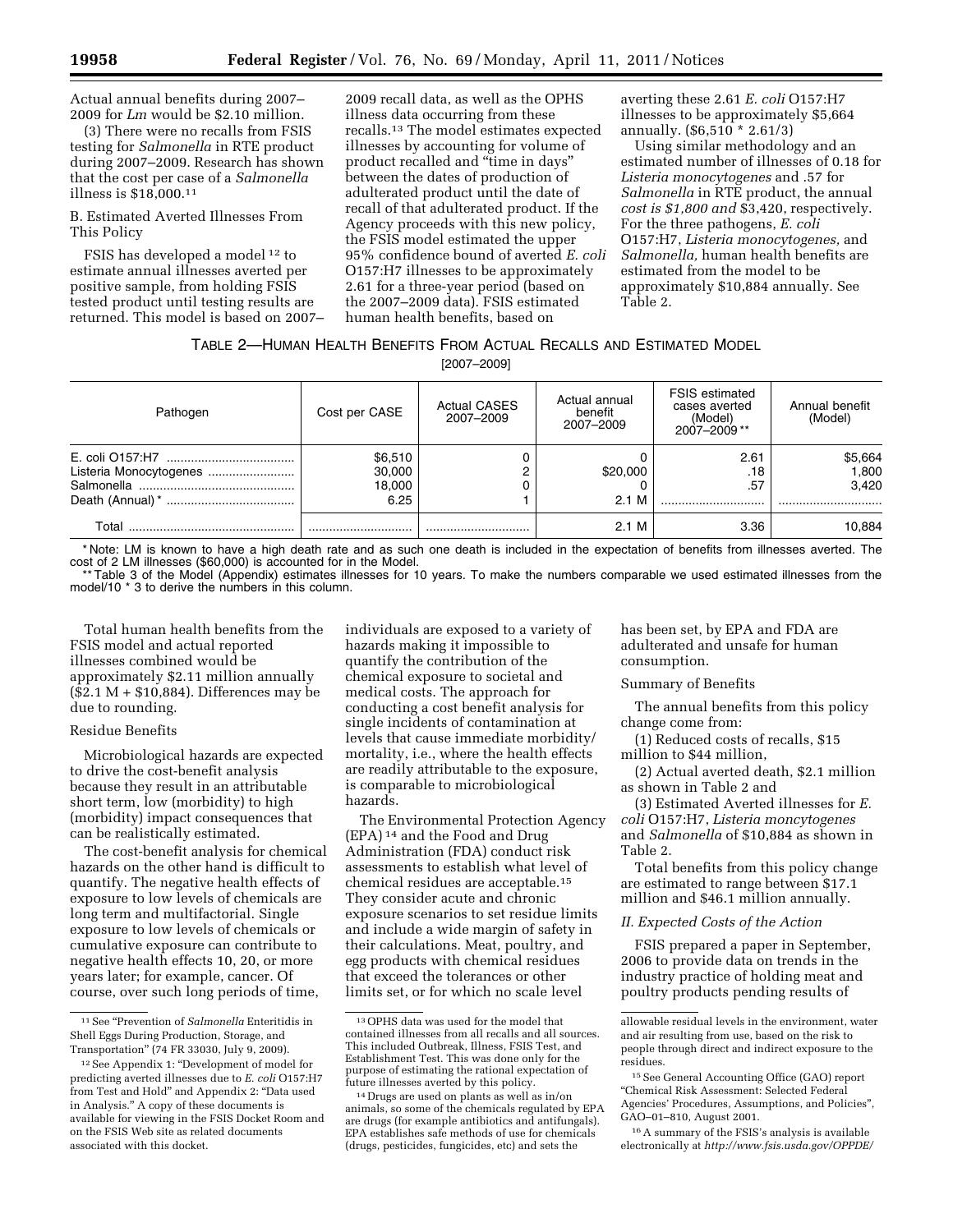FSIS microbiological testing.16 Identifying trends in industry holding practices provides a context and baseline for any future evaluation of the effects of holding product pending test results. FSIS examined test data for the calendar years 2003 through 2005, as well as data for the first eight months of 2006, and grouped data by establishment size and pathogen. Specifically, FSIS examined the hold/ release information included with FSIS

testing results for the following pathogens in five different groups: (1) *E. coli* O157:H7 in raw, non-intact beef produced by domestic official establishments,17 (2) *E. coli* O157:H7 in domestically-produced ready-to-eat (RTE) meat and poultry; (3) *Salmonella*  in domestically-produced RTE meat and poultry; (4) *Listeria monocytogenes* (*Lm*) in domestically-produced RTE meat and poultry; and (5) *Lm* on food-contact

surfaces in establishments that produce RTE meat and poultry products.

A. Domestic Product

(1) Micro Testing

FSIS found the following results of meat and poultry product being held by establishments prior to receiving FSIS test results. Table 3 shows the results by establishment size for the first 8 months of year 2006 for the five test groups described above.

# TABLE 3—PERCENT OF PRODUCT BEING HELD BY ESTABLISHMENT SIZE FOR 2006 JAN–AUG

[In percent]

|                                               | Large                         | Small                      | Verv small                 | . Jnknown             |
|-----------------------------------------------|-------------------------------|----------------------------|----------------------------|-----------------------|
| Group<br>Group 2<br>Group 3<br>Group<br>Group | 00<br>100<br>100<br>99<br>'00 | 83<br>93<br>90<br>91<br>97 | 79<br>88<br>82<br>82<br>88 | 57<br>100<br>93<br>93 |

Group 1: Percent of raw, non-intact beef Products held after Agency *E. coli* O157:H7 Sampling.

Group 2: Percent of RTE Products held after Agency *E. coli* O157:H7 Sampling.

Group 3: Percent of RTE Products held after Agency *Salmonella* Sampling.

Group 4: Percent of RTE Products held after Agency *Lm* Product Sampling.

Group 5: Percent of RTE Products held after Agency *Lm* Food Contact Surface Sampling.

Note: This data is the latest available data for product held in establishments from FSIS testing. Study by the Office of Program, Evaluation, Enforcement, and Review (OPEER.).

Based on evaluation of recent data, the Agency has noted that establishments releasing product into commerce before receiving test results continues to be a problem.

However, using the percentage numbers from Table 3 for the first eight months of 2006 will provide a basis for establishing the costs for 2007–2009 to hold product until test results are returned.

Table 4 shows the number of Federally inspected meat and poultry establishments by establishment size

and illustrates in columns 3 and 4, based on the results from Table 3, the number of establishments currently holding product, as well as the number of establishments that will need to hold product as a result of this policy change.

| Table 4—Federal Inspected Meat/Poultry Establishments. |
|--------------------------------------------------------|
|--------------------------------------------------------|

| Establishment size                        | Number of<br>establishments* | Holds product                                | Does not hold<br>product                           |
|-------------------------------------------|------------------------------|----------------------------------------------|----------------------------------------------------|
|                                           | (2)                          |                                              | (4)                                                |
| I ARGE.<br><b>SMALL</b><br><b>UNKNOWN</b> | 362<br>2,366<br>2,900<br>578 | 362<br>1,964–2,295<br>2,291-2,552<br>329-578 | $\mathbf{0}$<br>$71 - 402$<br>348-609<br>$0 - 249$ |
| TOTAL                                     | 6.206                        | 4,946-5,787                                  | 419-1,260                                          |

\* Source: Performance Based Inspection System (PBIS) 1/3/2008. There has been no substantial change in establishment numbers. The data provided in Table 3 are used to calculate the number of establishments holding product (column 3) and the number of establishments not holding product (column 4).

Across establishment size, between 79 percent and 100 percent of establishments already hold product pending test results and between zero and 21 percent will need to hold product pending test results.

Based on the percentage results shown in Table 4, FSIS assumes for cost purposes only that all 362 large

*NACMPI/May2006/Test*\_*and*\_*Hold*\_*Report* \_*NACMPI.pdf.* 

establishments are holding all tested product for results. Approximately 71– 402 small establishments, 348–609 very small establishments, and between 0 and 249 unknown size establishments do not hold tested product and will be affected by this new policy. Table 4, column 4 shows the range of establishments that will have to hold

product pending negative test results before FSIS will award the USDA mark of inspection. A total of between 419 and 1,260 federally inspected meat and poultry establishments will be affected by this policy change. There will be no additional costs to any of the large establishments as they are assumed to hold all tested product. FSIS expects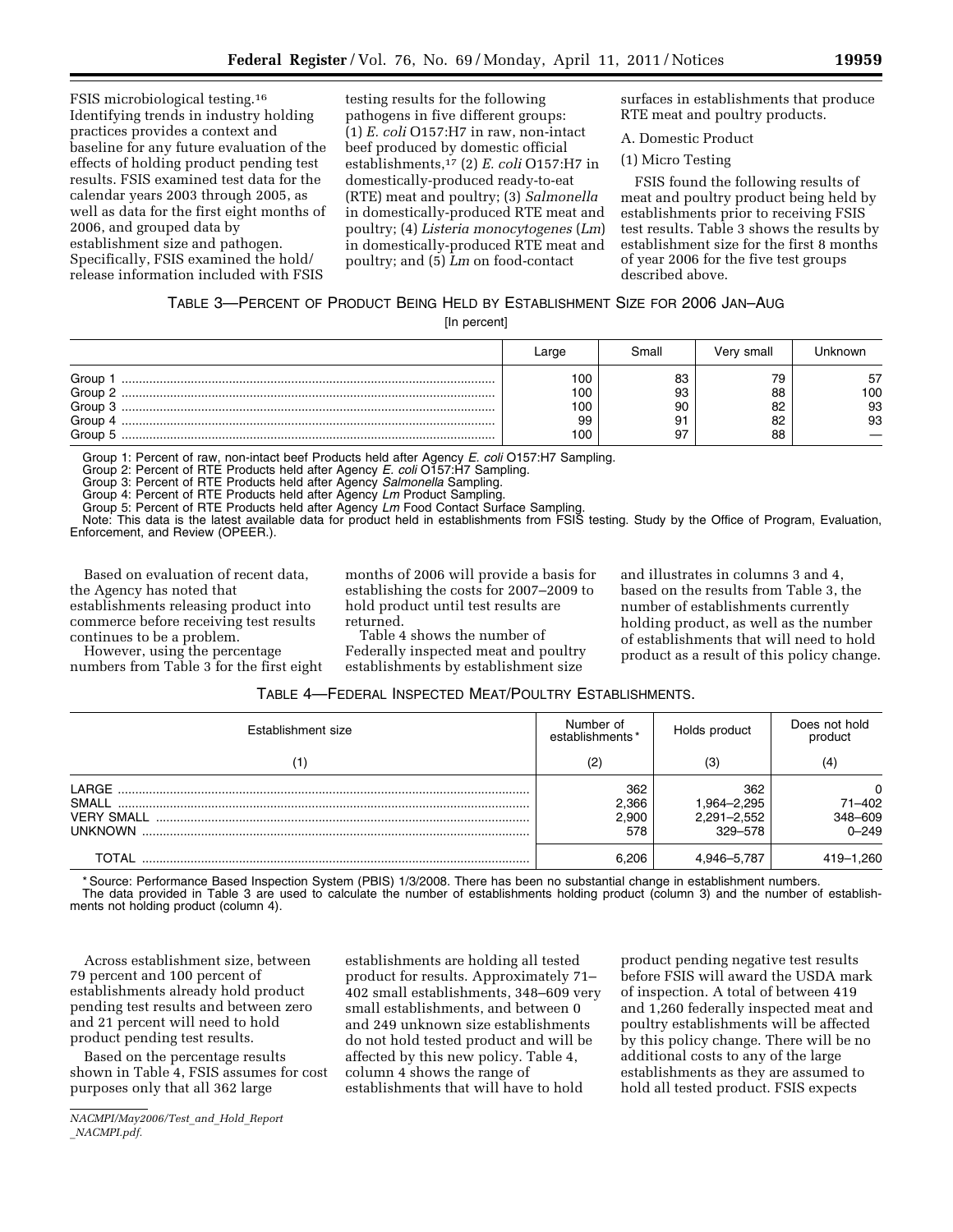that among the remaining establishments that do not hold tested product, there will be an adjustment of lot size to accommodate necessary storage capacity at the establishment prior to an FSIS test.

FSIS conducted further research on all FSIS tests conducted in the year 2007. Combining the percentages of product held from Table 3 and the estimates of common lot sizes from the following Table 5, FSIS reached certain

conclusions about the additional pounds of product that would need to be held by the small and very small establishments, which is shown in Table 6.

# TABLE 5—ESTIMATED LOT SIZES BY ESTABLISHMENT SIZE

| Establishment size                 | Lot (pounds) size<br>produced                | Average lot (pounds)<br>size tested* |
|------------------------------------|----------------------------------------------|--------------------------------------|
| LARGE<br>SMAL<br><b>VERY SMALL</b> | 2,000-30,000<br>1,000-10,000<br>$50 - 2.000$ | 2.000<br>1.000<br>$50 - 60$          |

Source: Common Industry Practice and expert elicitation. Tested lots are smaller than typical production lot sizes.

FSIS estimates the common industry practice for average lot sizes tested to be approximately 2,000 pounds at large establishments, 1,000 pounds at small establishments, and between 50–60

pounds at very small establishments. As a result of the above lot size estimations, there may be a certain number of small and very small establishments that will incur costs relative to additional storage

(recurring costs) or for capital equipment (one-time costs), in order to hold tested product.

# TABLE 6—ADDITIONAL COST PER ESTABLISHMENT TO HOLD ESTIMATED POUNDS OF PRODUCT

|                | Lbs to be held by<br>establishment | Days product to<br>be held | Cost per<br>establishment<br>store product |
|----------------|------------------------------------|----------------------------|--------------------------------------------|
| LARGE          |                                    | $3 - 8$                    | \$0                                        |
| SMALL          | $4,51$ <sup>+</sup>                | $3 - 8$                    | 5,000                                      |
| <b>V/SMALL</b> | .329                               | $3 - 8$                    | .000                                       |
| <b>UNKNOWN</b> | .011                               | $3 - 8$                    | .000                                       |

#### Source: FSIS/OPEER/OCIO data.

Cost per commercial freezer @ \$5,000 per 300 cu. ft. for small establishments. Cost of stand-up freezer for very small establishments @ \$1,000.

Factors affecting this cost impact include: (1) The amount of product needed to be handled and placed into storage; (2) the average number of days of storage; (3) the number of times per year that tests occur; and (4) the cost per day in handling and storage.

The costs shown in Table 6 would predominately be one-time capital expenditures to purchase freezers for storage of tested product. There would be a small amount of electricity charges to operate the refrigeration units, but we do not anticipate that they would be

significant. Labor costs would also be minimal to accommodate the additional product stored. Additionally, FSIS recognizes the concern of some very small establishments that they could lose some product because of the product's short shelf life, and that an establishment could experience some inability to satisfy customer orders, resulting in a short-term disruption in business activities.18 FSIS does not have sufficient information to include costs associated with this disruption in the

analysis, but we request comments on these costs and on additional ways establishments and FSIS can address the effect this policy may have on small and very small establishments that produce product with a short shelf life.

Table 7 combines the results of tables 4, 5 and 6 and shows that the estimated total costs to all small and very small (and unknown) establishments that do not hold product domestically would range between \$703,000 and \$2.87 million.

## TABLE 7—TOTAL ONE-TIME COST PER ESTABLISHMENT SIZE

| Establishment size | Number establishments<br>affected<br>Table 5<br>(col. 1) | Cost/Est. to store<br>product<br>Table 7<br>(column 4) | One-time total cost to<br>hold product <sup>*</sup>  | Annualized 7%-10 years                                         |
|--------------------|----------------------------------------------------------|--------------------------------------------------------|------------------------------------------------------|----------------------------------------------------------------|
|                    | $71 - 402$<br>348-609<br>$0 - 249$                       | \$0<br>5.000<br>1.000<br>1.000                         | \$0<br>\$355K-\$2.01M<br>\$348K-\$609K<br>\$0-\$249K | \$0<br>\$50,541-\$299,000<br>\$49,545-\$86,700<br>\$0-\$17.227 |

<sup>17</sup> In this paper, FSIS did not examine results from the recently initiated FSIS baseline testing of beef trim for *E. coli* O157:H7 and Salmonella.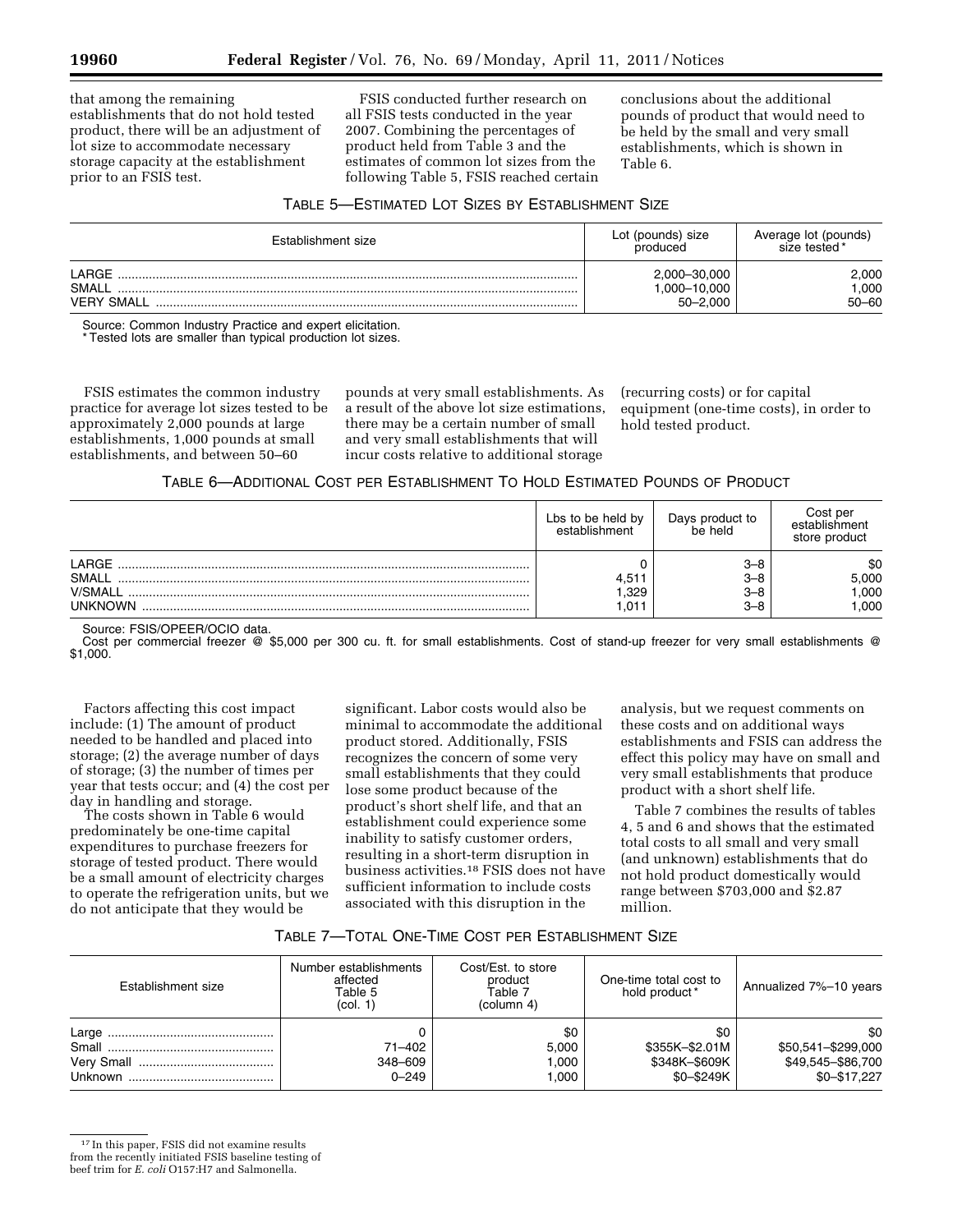| Establishment size | Number establishments<br>affected<br>Table 5<br>(col. 1) | Cost/Est. to store<br>product<br>.<br>Table 7<br>(column 4) | One-time total cost to<br>hold product <sup>*</sup> | Annualized 7%-10 years |
|--------------------|----------------------------------------------------------|-------------------------------------------------------------|-----------------------------------------------------|------------------------|
| Total              | 419-1.260                                                |                                                             | \$703,000-\$2.87 M                                  | \$100,000-\$408,600    |

# TABLE 7—TOTAL ONE-TIME COST PER ESTABLISHMENT SIZE—Continued

\* NOTE: Total cost to hold product is result of # of Establishments affected \* cost/Est to store product.

### (2) Residue Testing

The National Residue Program (NRP) consists of two sampling plans: Domestic and import. These plans are further divided to facilitate the management of chemical residues such as veterinary drugs, pesticides, and environmental contaminants in meat, poultry, and egg products. The domestic sampling plan includes both a scheduled sampling program that is derived statistically by an interagency (FSIS, EPA, and FDA) technical team and by inspector-generated sampling in which samples are collected by in-plant veterinarians when they suspect an animal presented for slaughter may have violative levels of chemical residues. The import re-inspection sampling plan verifies the equivalence of inspection systems of exporting countries. FSIS inspectors collect samples randomly from imported products, and the intensity of sampling increases when products fail to meet U.S. requirements.

# Residue Costs

In CY 2008, under the National Residue Plan, there were 22,709 FSIS residue samples completed. An additional 135,552 inspector-generated samples were taken. The number of samples includes those taken in-plant, taken from show animals, taken by inspectors or OPEER personnel as part of their regular work, and as part of state programs.

The average range of days between a sample arriving at the lab and the report being available is generally 3–10 working days. Some screen results are available the same day by Kidney Inhibition Swab (KIS) tests, while other tests may take longer than 10 days.

The Agency does not anticipate any substantial cost impact from additional storage space requirements for FSIS residue testing. For establishment residue testing, the establishment as part of its HACCP program should already be holding any tested carcasses. The Agency asks for comments on possible additional storage space requirements.

Products will have a reduced shelflife at retail as a result of carcasses being held pending FSIS and establishment test results. Some beef product that has

been residue tested and held for three to ten days will lose freshness and will need to be frozen. Over the past nine years, on average, the difference in fresh vs. frozen beef prices is approximately \$0.054 a pound.19 The worst case scenario for loss of business revenue for dairy cows, used for beef estimation purposes, would be approximately \$39,500.20 While these lost revenue estimates are a worst case scenario, we also estimate the range for reduced beef sales to be between \$19,700 and \$39,500. The Agency requests comments on reduced sales.

Additionally, roaster pig carcasses could go rancid and would also need to be frozen. Some product will go to secondary markets, such as renderers, pet foods, and fertilizer product. For roaster pigs, we estimate a worst case scenario loss of business at approximately \$92,400.21 The lower estimate for roaster pigs is \$46,200. The Agency requests comments on reduced sales revenues.

| TABLE 8-LOSS OF REVENUES FOR DOMESTIC BEEF AND ROASTER PIGS DUE TO RESIDUE TEST AND HOLD POLICY |  |
|-------------------------------------------------------------------------------------------------|--|
|-------------------------------------------------------------------------------------------------|--|

| Establishment size | Beef number of<br>establishments | Beef \$\$ lost                    | Roaster pigs<br>number of<br>establishments | Roaster pigs<br>\$\$ lost        |
|--------------------|----------------------------------|-----------------------------------|---------------------------------------------|----------------------------------|
| Large<br>Small     | 132<br>810<br>3,164<br>25        | \$1,264<br>7,900<br>30,099<br>237 | 85<br>467                                   | \$601<br>13,860<br>77,616<br>323 |
| ⊺otal              | 4.131                            | 39,500                            | 558                                         | 92,400                           |

Source of data: Data Analysis Integration Group (DAIG) and Office of Policy and Program Development (OPPD)/Risk Management Division.

### B. Imported Product

Imported Re-Inspection Sampling Plan

Import Inspection Personnel are to sample imported ready-to-eat (RTE) meat and poultry products produced in foreign establishments. Analyses will

include *Listeria monocytogenes* and *Salmonella* testing for all RTE products, and *E. coli* O157:H7 for cooked beef patties and dry or semi-dry fermented sausages.

Ready-to-eat cooked meat or poultry product is subjected to microbial

sampling at the port-of-entry. This includes any product that is intended to be consumed without any further safety preparation steps. Import inspection personnel do not sample products for *Listeria monocytogenes* or *Salmonella*  that are labeled with cooking

<sup>19</sup>Beef price data provided by the Economic Research Service, USDA. The data is for 90% lean beef, not carcasses and can be interpreted as cents per pound or dollars per cwt of product.

<sup>20</sup>Estimation of worst case business loss for dairy cows: Total number of animals selected for dairy cows (300) \* 4 (number of chemicals sampled) \* average lbs of animal  $(609) =$  total lbs to be held price difference per lb. from fresh to frozen  $(S_0.054)$ 

<sup>21</sup>Estimation of worst case business loss for roaster pigs: Total number of animals selected for roaster pigs 300 \* 4 (number of chemicals sampled) \* average lbs of animal (70) = total lbs to be held

<sup>\*</sup> price per lb. (\$1.10)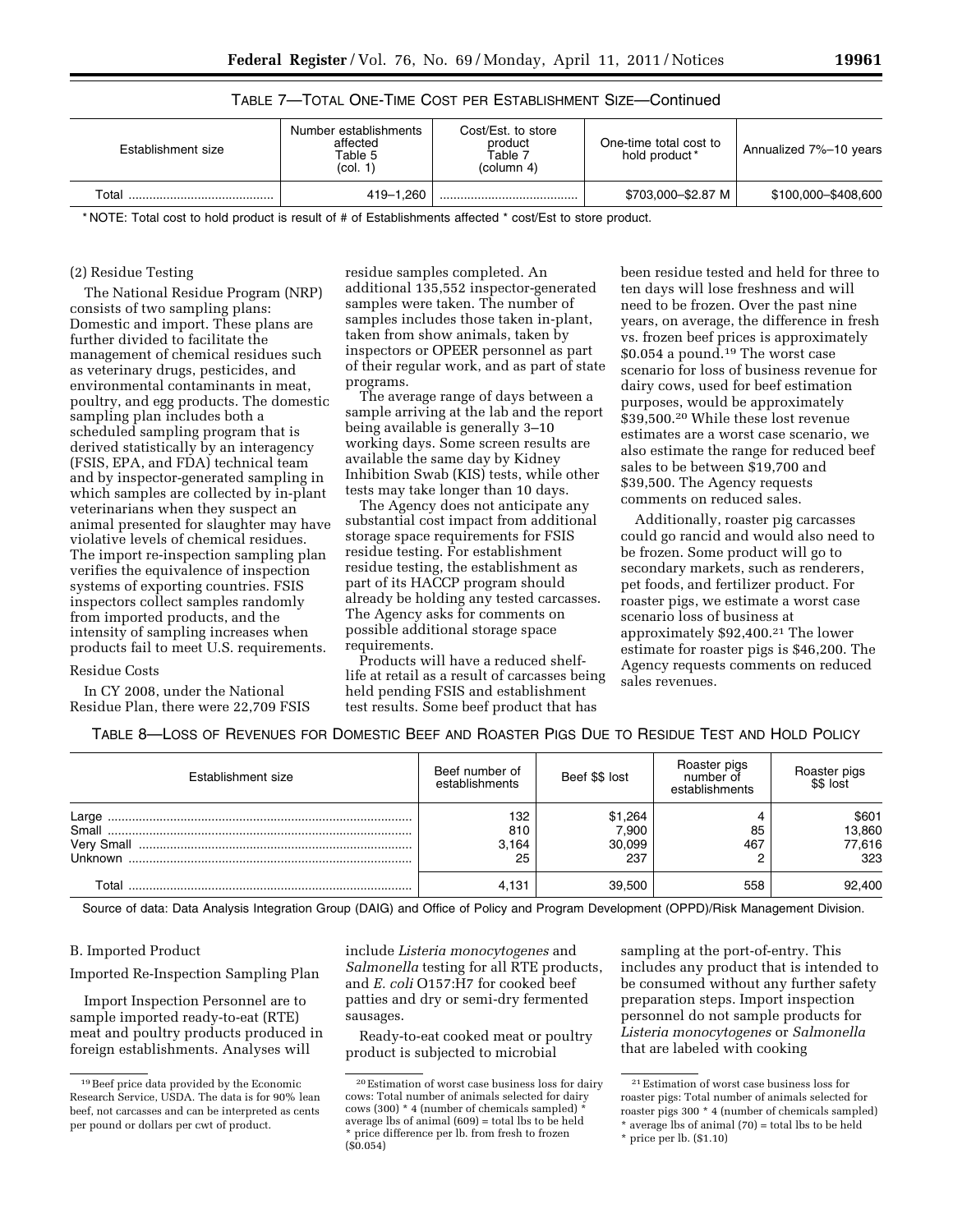instructions or ''Not Fully Cooked''. These products are not considered RTE and are not sampled under this program.

Table 9 describes the two different types of tests that are conducted on imported product, (1) micro testing, and (2) residue testing (column 1). Column 2 shows the number of samples where product was held, while column 3 shows the number of samples where the product was not held. Column 4 shows the number of samples for which the

available data do not show whether or not the product was held. Column 5 is the total of all tests taken on imported product (sum of columns 2, 3 & 4). Column 6 is the percentage of tested product that is currently being held.

# TABLE 9—PERCENT OF IMPORTED PRODUCT HELD THAT HAS BEEN FSIS TESTED

[By lots]

| Type              | Held          | Not held       | Not indicated | Total          | Percentage<br>product<br>currently held |
|-------------------|---------------|----------------|---------------|----------------|-----------------------------------------|
|                   | (2)           | (3)            | (4)           | (5)            | (6)                                     |
| Micro<br>Residues | 994.<br>2,320 | .799.<br>2,490 | 88<br>493     | 3,881<br>5,303 | 51.4<br>43.7                            |

Source: FSIS International Policy Division.

Table 10 shows the type of samples (column 1) and the number of FSIS samples taken (column 2). The average lot size derived by dividing the total pounds of product presented for import in 2008 by the total lots presented for

import in 2008 is shown in column 3 (3,270,643,817/210,592). Column 4 and 5 are percentage of product currently held and percentage of product to be held. Column 6 and 7 represent the total pounds to be held and the cost of

holding that product. The cost of holding imported product when this policy becomes effective will range from approximately \$757,000 to \$832,000.22 The Agency asks for comments on costs of storage.

| Type                 | Number of<br><b>FSIS</b> samples | Average lot<br>size | Percent<br>product now<br>held | Additional per-<br>cent of product<br>to be held * | Total pounds<br>to be held | Cost for<br>holding<br>product |
|----------------------|----------------------------------|---------------------|--------------------------------|----------------------------------------------------|----------------------------|--------------------------------|
| (1)                  | (2)                              | (3)                 | (4)                            | (5)                                                | (6)                        | (7)                            |
| Microbial<br>Residue | 3,881<br>5,303                   | 15,530<br>15,530    | 51.4<br>43.7                   | 48.6<br>56.3                                       | 29,292,158<br>46,366,197   | \$292,922<br>463,662           |
| Total                |                                  |                     |                                |                                                    |                            | 756,584                        |

Note: Cost is based on storage of product for up to 30 days @ \$.01/pound.

Source: FSIS—International Policy Division.

\* Column 5 is the additional percentage of product that will need to be held once this policy becomes effective. (100% - column 4 percentage)

*Summary of Annual Costs:* 

Total Domestic Product—\$100,000– \$408,600.

Loss of Business Revenue—\$66,000– \$131,900.

Total Import Product—\$757,000– \$832,000.

Total Cost: \$923,000–\$1.4 million. Estimated annual benefits range between \$17.1 million and \$46.1 million and exceed the estimated costs. Annual net benefits range between \$16.2 million and \$44.7 million.

# **USDA Nondiscrimination Statement**

The U.S. Department of Agriculture (USDA) prohibits discrimination in all its programs and activities on the basis of race, color, national origin, gender, religion, age, disability, political beliefs, sexual orientation, and marital or family status. (Not all prohibited bases apply to discrimination, write USDA, Office of the Assistant Secretary for Civil Rights, 1400 Independence Avenue, SW., Washington, DC 20250–9410 or call 202–720–5964 (voice and TTY). USDA is an equal opportunity provider and employer.

# Additional Public Notification

Public awareness of all segments of rulemaking and policy development is important. Consequently, in an effort to ensure that minorities, women, and persons with disabilities are aware of this document, FSIS will announce it

online through the FSIS Web page located at: *[http://www.fsis.usda.gov/](http://www.fsis.usda.gov/regulations_&_policies/Federal_Register_Notices/index.asp)  [regulations](http://www.fsis.usda.gov/regulations_&_policies/Federal_Register_Notices/index.asp)*\_*&*\_*policies/ Federal*\_*Register*\_*[Notices/index.asp.](http://www.fsis.usda.gov/regulations_&_policies/Federal_Register_Notices/index.asp)* 

FSIS will also make copies of this **Federal Register** publication available through the FSIS Constituent Update, which is used to provide information regarding FSIS policies, procedures, regulations, **Federal Register** notices, FSIS public meetings, recalls, and other types of information that could affect or would be of interest to constituents and stakeholders. The Update is communicated via Listserv, a free electronic mail subscription service for industry, trade and farm groups, consumer interest groups, health professionals, and other individuals who have asked to be included. The Update is available on the FSIS Web page. Through the Listserv and the Web

all programs.) Persons with disabilities who require alternative means for communication of program information (Braille, large print, audiotape, etc.) should contact USDA's Target Center at 202–720–2600 (voice and TTY). To file a written complaint of

<sup>22</sup>The storage cost data was not robust, therefore a cost + 10% range was cited. Adding the 10% leads to a storage cost of \$832,242.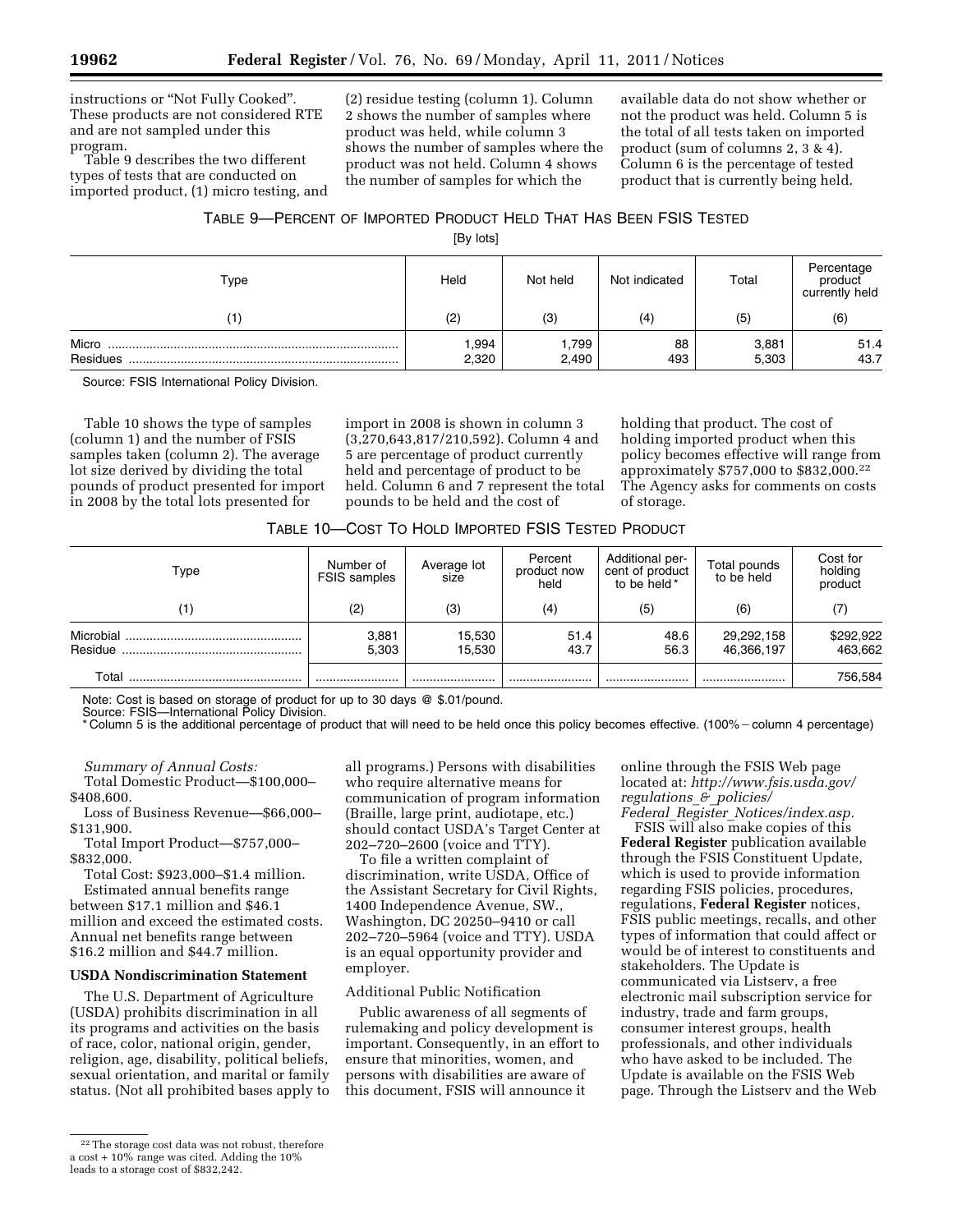page, FSIS is able to provide information to a much broader and more diverse audience. In addition, FSIS offers an e-mail subscription service that provides automatic and customized access to selected food safety news and information. This service is available at: *[http://www.fsis.usda.gov/](http://www.fsis.usda.gov/news_and_events/email_subscription/)  news*\_*and*\_*events/email*\_*[subscription/.](http://www.fsis.usda.gov/news_and_events/email_subscription/)*  Options range from recalls to export information to regulations, directives, and notices. Customers can add or delete subscriptions themselves, and

their accounts. Done at Washington, DC, on: April 5, 2011. **Alfred V. Almanza,** 

have the option to password-protect

*Administrator.* 

### **Appendix 1**

FSIS is planning to require product to be held when FSIS test for pathogens. (*E coli* O157:H7 in ground and trim beef products, and *Salmonella* and *Listeria monocytogenes* (*LM*) in ready-to-eat (RTE) products), until the test result is reported negative. Benefits from averted illnesses from this policy thus would accrue if it were the case that instead of holding tested product that was contaminated, the product was released before a positive result was found and portions of that product would have been consumed, which would have led to illness. It takes 6 days before samples are confirmed to contain *E. coli* O157:H7 (1 day for sending the sample from the establishment to the laboratory and 5 days once the sample arrives in the laboratory); for

the other two pathogens it takes 8 days. The expected decreased risk of illness (the estimated benefits) to consumers by the execution of this policy is estimated by modeling the observed relationship of reported illnesses due to *E. coli* O157:H7, *Listeria monocytogenes* (*LM*) and *Salmonella*  associated with recent recalls (2007–2009), with the number of days before the recall and the amount of product associated with the recall. From this model, the expected number of illnesses that would occur for product recalled x days after sampling can be estimated. There are many assumptions implicit in the model, for example, the recalled volume might not reflect the actual volume of product for which consumers were exposed. One would expect, though, that the longer time between the recall date and manufactured date, the more the exposure and thus the greater opportunity for illness from the product. Thus, it is expected that illnesses would increase if volume increases or days before recall increase, given everything else being equal; that is, the number of illnesses is an increasing function of volume and days. In Appendix 2 are the data used in the analysis, consisting of 75 cases, within 2007–2009, for which product volume, days between manufactured and recall dates, and illnesses associated with the recall were available.23

Besides estimates of illnesses associated with potential recalls, there are 4 factors that need to be accounted for in estimating the potential benefits that would be realized from the test and hold policy:

(1) The number of establishments that would not be holding product if not for the policy;

(2) The volume of the product being held;

(3) The number of tests expected to be conducted, yearly; and

(4) The expected proportion of tests that would be positive.

Another assumption made is that large establishments (as determined from FSIS' HACCP size classification) already hold product when it is being tested and thus this policy will not result in averted illnesses from this sector of the industry. It is only assumed that some HACCP-size small and very small establishments will need to hold product that otherwise would not have, and thus will have averted illnesses as a result of this policy.

Regarding the proportion of tests expected to be positive, the proportion could be a function of the volume of product per test that is held. However, a test consists of an analysis of a certain amount of material, which is assumed constant; thus for modeling the potential benefits, it is assumed that this proportion is independent of volume. The percentage of positive test results that would be seen in the future is assumed to be equal to that observed for the years 2007–2009 (up to the middle of November). The percentage of positive results depends upon the HACCP size of the establishment (Table 1) as well as the particular test. For LM, since FSIS tests multiple samples per "unit" (unit = a collection of samples for product and food contact surfaces, excluding other environment samples), the results below report the percentage of units that had at least one positive result, since even one positive result from these samples leads to a determination of an adulterated product that would be subject to recall.

TABLE 1—NUMBERS OF TESTS AND NUMBERS AND PERCENTS POSITIVE BY HACCP SIZE AND TEST-TYPE, FROM 2007– 2009 (MID-NOVEMBER), COVERING 34.5 MONTHS, FOR ALL FSIS' TESTS ON GROUND AND TRIM BEEF FOR *E. coli*  O157:H7 AND READY-TO-EAT (RTE) PRODUCT FOR SALMONELLA AND LISTERIA MONOCYTOGENES (LM)

| Size       | E. coli O157:H7<br>Salmonella |             |            | LM*          |         | Other LM |            |             |
|------------|-------------------------------|-------------|------------|--------------|---------|----------|------------|-------------|
|            | Test                          | Positive    | Test       | Positive     | Test    | Positive | Test       | Positive    |
| Small      | 17,772                        | 115         | 17,898     |              | $67 -$  | 19       | 17.630     | 90          |
| Very small | <br>20,313                    | 0.65%<br>74 | <br>12,821 | 0.039%<br>10 | <br>125 | 2.83%    | <br>12,735 | 0.51%<br>41 |
|            |                               | $0.36\%$    |            | 0.078%       |         | 4.80%    |            | 0.32%       |

\* LM numbers refer to the number of units (set of product and food contact surface samples, from which any positive would lead to declaration of product adulteration).

For *LM,* estimating the number of tests and percent of those that would be positive and lead to held product, the numbers for the two types of *LM*  sampling are added together. Thus, for example, for the small size establishments, it is assumed that there are 17,630 + 671 tests for Lm of which 90 + 19 of them were positive.

For *Salmonella* and *Listeria* testing, it is assumed that the number of samples used in the past would remain the same. In this case, the number of positive results that would lead to holding product that otherwise would not have been is determined by just multiplying the number of test times the expected percentage of positive results, times a factor that represents the fraction of establishments that would not be holding product if not for this rule. This percentage is taken from Table 4 of the main report, which provides the percentages of establishments by

HACCP size category that hold product for the different types of sampling. As mentioned above, it is assumed that all large establishments would hold product and thus do not contribute in the analysis presented here. For *Salmonella,* the assumed percentages of the tested small and very small establishments that hold product are 90% and 82% respectively (Table 4 of the main report). For *LM,* since either a positive result for a food contact surface

<sup>23</sup>Recalls cited in Table 1 in the main report do not include all *E. coli* O157:H7 recalls. Rather, Table 1 includes only those recalls based on FSIS

or establishment *E. coli* O157:H7 positive test results. The data used for modeling include all recalls of relevant FSIS regulated product besides

those indentified in Table 1 of the main report, such as recalls resulting from outbreaks or state laboratory testing.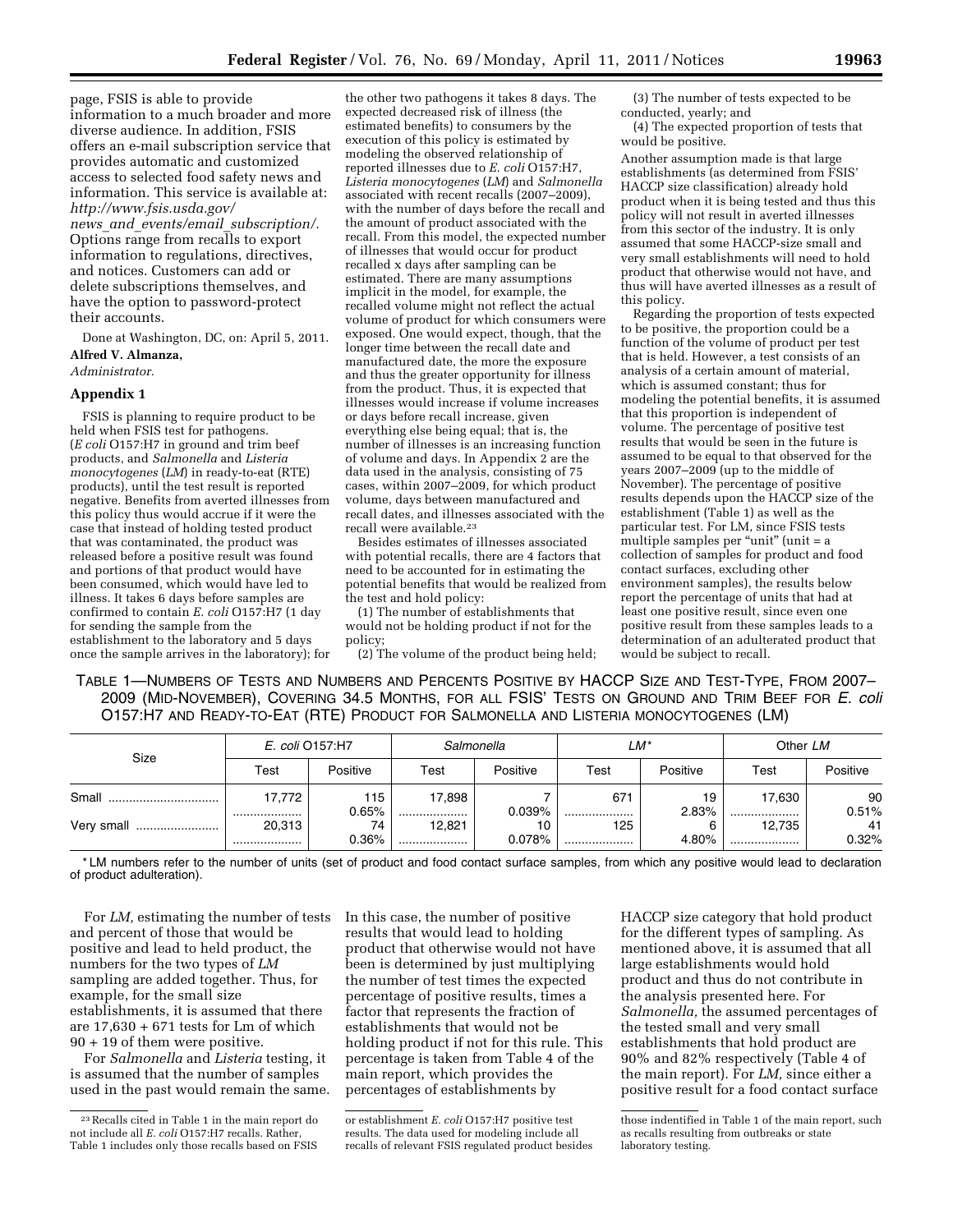or product leads to recall, the lower percentages establishments holding product of the groups associated with *LM* testing from Table 4 of the main report are assumed. That is, it is assumed that percentages of the tested small and very small establishments that hold product are 91% and 82% respectively (Table 4 of the main report, group 4). Thus the number of positive samples over a 10-year period associated with product that would not have been held if not for the proposed regulation is 10Q(1-w)12/34.5 where Q is the number of positive results for 34.5 months given above in Table 1, and w is the fraction of establishments that already hold product (Table 4 of the main report).

For *E. coli* O157:H7 sampling, since FSIS' sampling plan calls for sampling each establishment once a month, the number of establishments assumed are the number that are being sampled presently. There are 570 and 884 small and very small size establishments, respectively, that were sampled. From Table 4 of the Notice it is assumed that 17% and 21% of them, respectively, are not presently holding product. In addition 5 establishments were sampled

where  $v = volume$ ,  $x = days$ ,  $g$  is a function with parameters:  $a, b, c, * * *$ , whose values are to be estimated from the data in the appendix, and  $\varepsilon$  is random variable, with expected value equal to 0, and standard deviation equal to  $\sigma$ . Estimated values were obtained

The benefit for a given volume,  $B(v, x)$ , and days before recall, x, is obtained by:

where K is the number of expected positive tests for the next 10 years for product that would not be held if not for the requirement. For small HACCP size establishments, it is assumed  $v = 1000$ pounds; for very small size establishment,  $v = 60$  pounds. And as mentioned above, for *E. coli* O157:H7, x = 6 days and for *Salmonella* and *LM,*   $x = 8$  days.

for which the size was not known for which (from Table 4 of the main report) is assumed that an expected 43% did not hold product. These 5 establishments are assumed to be distributed between the small and very small establishments by the ratio of 570/ (884 + 570). Thus, after calculations, it is assumed that 98 small and 187 very small establishments presently do not hold product for *E. coli* O157:H7 sampling. Since for *E. coli* O157:H7 testing, it is assumed that every establishment will be tested once a month, for 10 years, the expected number of positive tests in the next 10 years per establishment is 10(12)p, where p equals 0.65% for small establishments and 0.36% for very small establishments (Table 1 above). This number is multiplied by the number of establishments assumed involved, which would be equal to 98 for the small establishments and 187 for the very small establishments to derive the expected number of positive tests in a 10-year period, K.

Regarding the number of pounds that would be held, FSIS policy permits the number of pounds likely to be subjected to being tested and held to be small

Illness 
$$
\sim \text{Poisson}(\lambda)
$$

\n $\ln(\lambda) = g(v, x) + \varepsilon$ 

\n(1)

using the non-linear mixed effects model of PC–SAS version 9.1 (PROC NLMIXED). For this procedure,  $\varepsilon$  is assumed to be distributed as a normal distribution, since this is the only option permitted. The procedure maximizes the marginal likelihood

$$
\text{III}(v, x) = E(\# \text{ ilnesses}|v, x) = e^{\mathbf{E}(\mathbf{v}_1 \mathbf{x} + \mathbf{\sigma}^2)/2}.
$$

 $(3)$ 

 $\sim$ 

Comparisons of models used to estimate g and  $\sigma$  are based on the loglikelihood ratio test, where the distribution of the difference of statistics,  $L = -2$  log(likelihood), for two models being compared is approximated by the appropriate chisquare distribution.

 $B(v, x) = (III(v, x) – III(v, 0))K.$ 

To help determine the form of g, the function of independent variables associated with the variable 'days'

since the establishment will be given prior notification of the test and will, most likely, prepare smaller amounts of product for testing. As discussed in the economic analysis (Table 6), it is anticipated that, for small establishments, the product volume held would be on average 1000 pounds, and for very small establishments, the held volume will be on average 50–60 pounds. In the analysis, 60 pounds was used.

The estimated number of averted illnesses is estimated by multiplying the expected number of positive results in 10 years times the expected number of illnesses averted per positive test resulting in a recall x days after the manufacturing date, where x equals 6 for *E. coli* O157:H7 and equals 8 for the other two pathogens. For modeling this expected number of averted illnesses, as mentioned above, it is assumed that number of illnesses associated with a positive test is an increasing function of the volume of the recalled product and the days after the initial manufactured date of the product. Specifically, a general model considered was:

function, integrated over the distribution of e. Thus λ is distributed as a lognormal distribution, and the expected value of the number of illnesses, given v and x, is

 $(2)$ 

between the date of manufacturing and recall and the volume of the recalled product, Figure 1 presents graphs of the natural logarithm of the ratio of the number of illnesses divided by product volume, ln(illnesses/volume), versus days (right side) and versus the natural logarithm of days  $+ 1$ ,  $ln(days + 1)$  (left side). When the number of illnesses was 0, the value assigned was  $-14$ . The smooth lines are spline curve,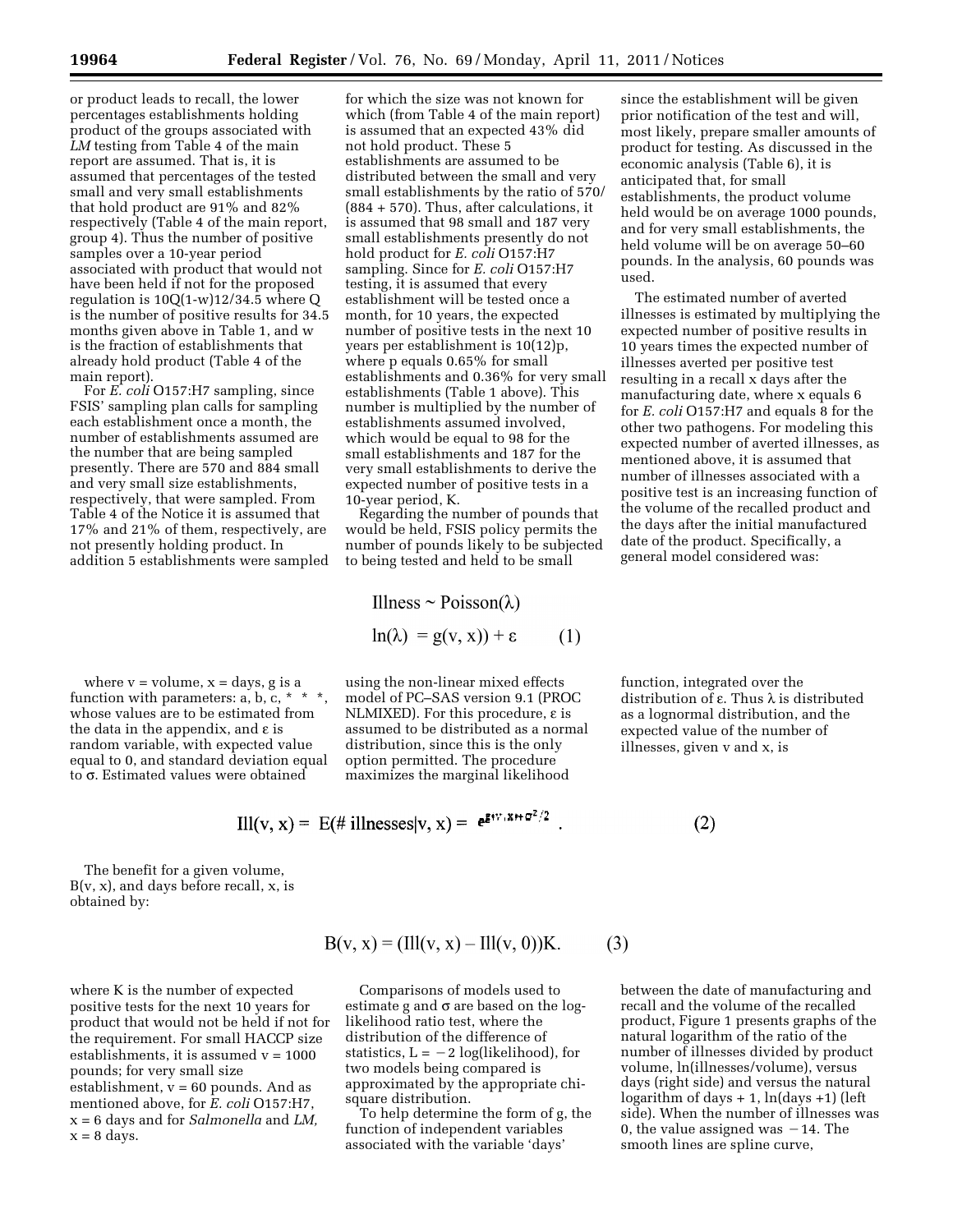constructed using the default options of the S-Plus® for Windows, version 8.1. The graph on the right indicates the high degree of influence the data point with days = 365 could have on a model predicting number of illnesses using days as an independent variable. This point would have less influence if ln(days+1) were used instead of days as an independent variable.

Figure 2 provides a graph of ln(#illness/(days+1)) versus ln(volume). When the number of illnesses is zero, a value of  $-5.5$  was assigned. The dark smoothed line is the quadratic fit; the dashed-dotted red line is the curve derived from fitting:  $a + ln(be^{-cln(v)} +$ cebln(v) ), a function borrowed from one used to describe cell population growth assuming two phases: A lag phase and an exponential phase.

These figures suggest a model for estimating the number of illnesses as a function of ln(volume) and ln(days+1) be based on a Poisson regression with log-link a function of ln(days+1) and ln(volume), plus a random error (Equation 1). It is assumed that g is the full quadratic function of these variables:

$$
g(v, x) = a + bh(v) + ch(x+1) + d[ln(v)]^{2} + e[ln(x+1)]^{2} + fh(v)ln(x+1)
$$
 (4)

where b, c, d, e, and f are constants, and a depends upon the pathogen. For the full model in Equation 4, the model has 9 parameters (including  $\sigma$ ) since there are three ''intercepts'' being estimated, one for each pathogen.

Table 2 presents differences of values of L for selected models from the value obtained from the full quadratic model given in Equation 4, excluding the 2 outlier data points identified. All models converged by the G-

convergence criterion (gradient) using the default quasi-Newton optimization technique.

**BILLING CODE 3410–DM–P** 



Figure 1: Plot of  $ln(\# \text{ilnesses/volume})$  versus  $ln(\text{days} + 1)$  and days. When # illnesses = 0, assigned value = -14. Smooth line is the spline fit (from S-Plus  $\otimes$  graphics procedure).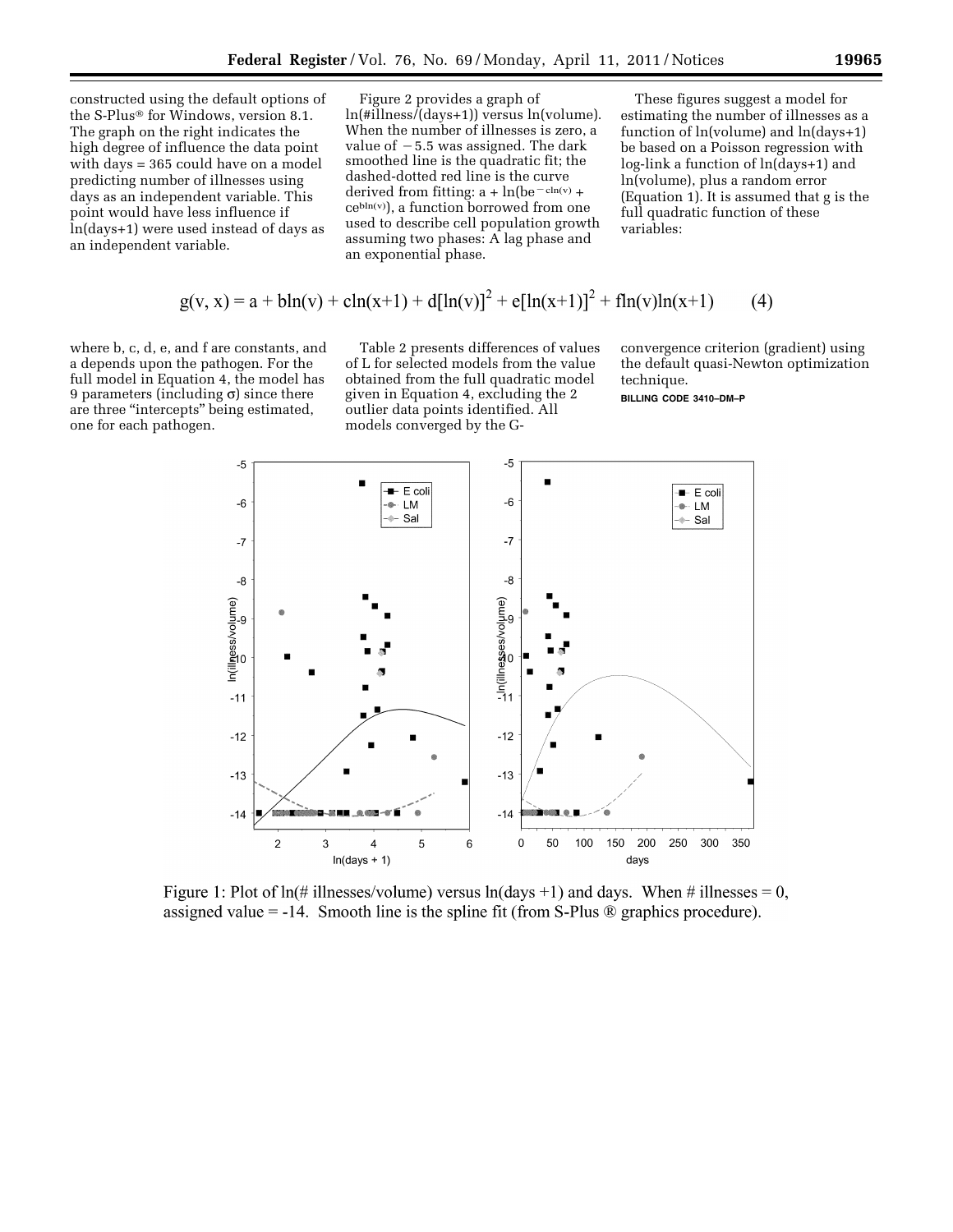

Figure 2: Plot of  $\ln(\# \text{ illnesses}/(\text{days} + 1))$  versus  $\ln(\text{volume})$  for E coli O157:H7 illnesses. When # illnesses = 0, assigned value =  $-5.5$ . The dark smoothed line is the quadratic fit and the dotted red line is the curve derived from fitting:  $a + ln(be^{-cln(v)} + ce^{bh(v)})$ .

# **BILLING CODE 3410–DM–C**

TABLE  $2-$ L =  $-2$  LOG(LIKELIHOOD) FOR SELECTED MODELS FROM THE VALUE OBTAINED FROM THE FULL QUADRATIC MODEL GIVEN IN EQUATION 4. MODELS ARE DESIGNATED BY FREE PARAMETERS NOT ASSIGNED TO BE ZERO, IN EQUATION 4

| Model                             |       |
|-----------------------------------|-------|
| Linear model (a, b, c, $\sigma$ ) | 208.8 |
|                                   | 207.8 |
|                                   | 207.2 |
|                                   | 206.6 |
|                                   | 207.4 |
|                                   | 206.7 |
|                                   | 206.6 |
|                                   | 206.6 |

\* Model M1.

From Table 2, it appears that the linear model provides the best fitting parsimonious model. The model that  $includes e - the coefficient of the$ square of  $ln(x+1)$ , decreases L by 2.22, with 1 degree of freedom, which under normal theory would be significant with p-value equal to 0.136. The value of e

was estimated to be negative; however the term  $\text{cln}(x+1) + \text{el}[\text{ln}(x+1)]^2$  is greater than zero for x < 4989 which is well outside the range of concern. Thus, for our purposes, the function g (Equation 4) for M1 is an increasing function of the variable days in the region of concern, and thus can be used. Because

the p-value is not large, this model cannot be rejected, thus an estimate associated with this model, M1, is also considered in order to help evaluate the range of uncertainty of the estimates and to see the impact of the more complicated model. Table 3 provides the estimates of averted illnesses.

TABLE 3—ESTIMATED ILLNESSES AND TOTAL AVERTED COSTS (TAC) OVER 10 YEARS TOGETHER WITH UPPER 95% CONFIDENCE LIMIT FOR THE TWO MODELS CONSIDERED. ESTIMATES DERIVED USING MIXED EFFECT MODEL WITH ASSUMPTION OF LOGNORMAL DISTRIBUTION (SEE EQUATIONS 2 AND 3)

| Statistic                         | Estimate linear<br>model | Upper 95%<br>limit linear<br>model | Estimate M1<br>model | Upper 95%<br>limit M1 model |
|-----------------------------------|--------------------------|------------------------------------|----------------------|-----------------------------|
| Tot ill for Sal<br>Tot ill for LM | υ.<br>0.3                | . .9<br>0.6                        | 0.5<br>0.4           | $\rightarrow$<br>. .<br>1.0 |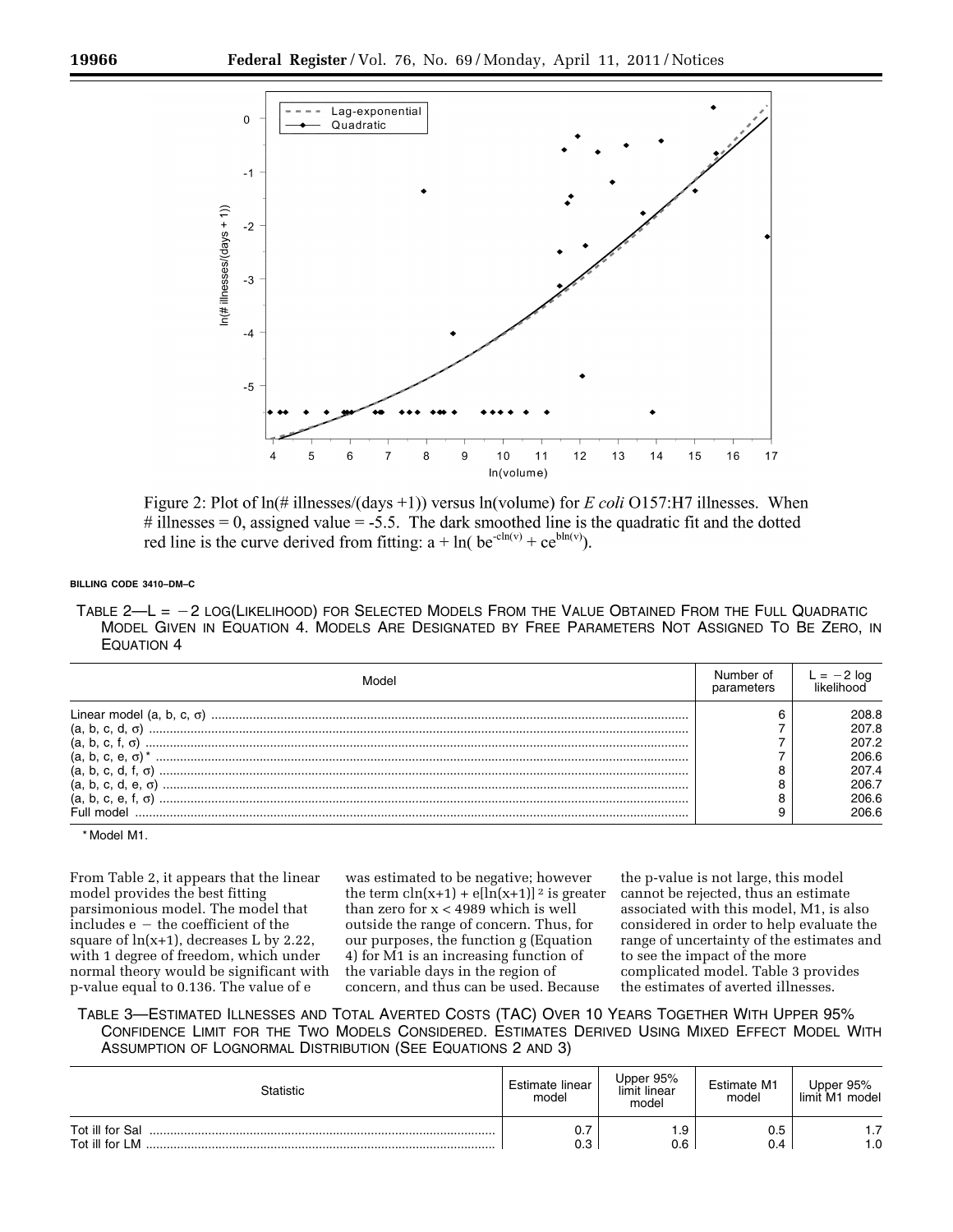TABLE 3—ESTIMATED ILLNESSES AND TOTAL AVERTED COSTS (TAC) OVER 10 YEARS TOGETHER WITH UPPER 95% CONFIDENCE LIMIT FOR THE TWO MODELS CONSIDERED. ESTIMATES DERIVED USING MIXED EFFECT MODEL WITH ASSUMPTION OF LOGNORMAL DISTRIBUTION (SEE EQUATIONS 2 AND 3)—Continued

| Statistic | Estimate linear<br>model | Upper 95%<br>limit linear<br>model | Estimate M1<br>model | Upper 95%<br>limit<br>model<br>M1 |
|-----------|--------------------------|------------------------------------|----------------------|-----------------------------------|
|           | b.b                      | о.,                                | 4.C                  | 10.6                              |

The residuals of these models do not appear to be normally distributed, based on the QQ plots (for both the linear and model M1) given in Figure 3, with occasional large residuals. The QQ plots take on the appearance it does because of many results with no illnesses. However, the models provide estimated values of  $\lambda$  (Equation 1) that are close to the actual illnesses, thus, conditionally, the goodness-of-fit, as determined by the closeness of the estimated value of  $\lambda$ and the number of illnesses is good.

Using a chi-square approximation, of the square of the difference between the estimated λ and the actual number of illnesses, divided by  $\lambda$ , for the linear model, the sum of these terms over the 75 observations is 14.3; for all recalls for which the illnesses are reported as zero, the largest estimated value of  $\lambda$  is 1.04, which is not inconsistent; the largest difference is about 2, which occurs for a recall that reported 11 illnesses for which the estimated value of  $\lambda$  is 9.06. This data point is the one with the

largest residual (top right corner of the top graph of Figure 3). For the model M1, the chi-square statistic is slightly larger (20.4 because for one recall with 1 reported illness, the estimated value of λ is 0.06 (whereas for the linear model the estimated value of  $\lambda$  is 0.10); thus the chi-square statistic associated with this observation is large, causing the larger chi-square statistic compared to that for the linear model.

**BILLING CODE 3410–DM–P**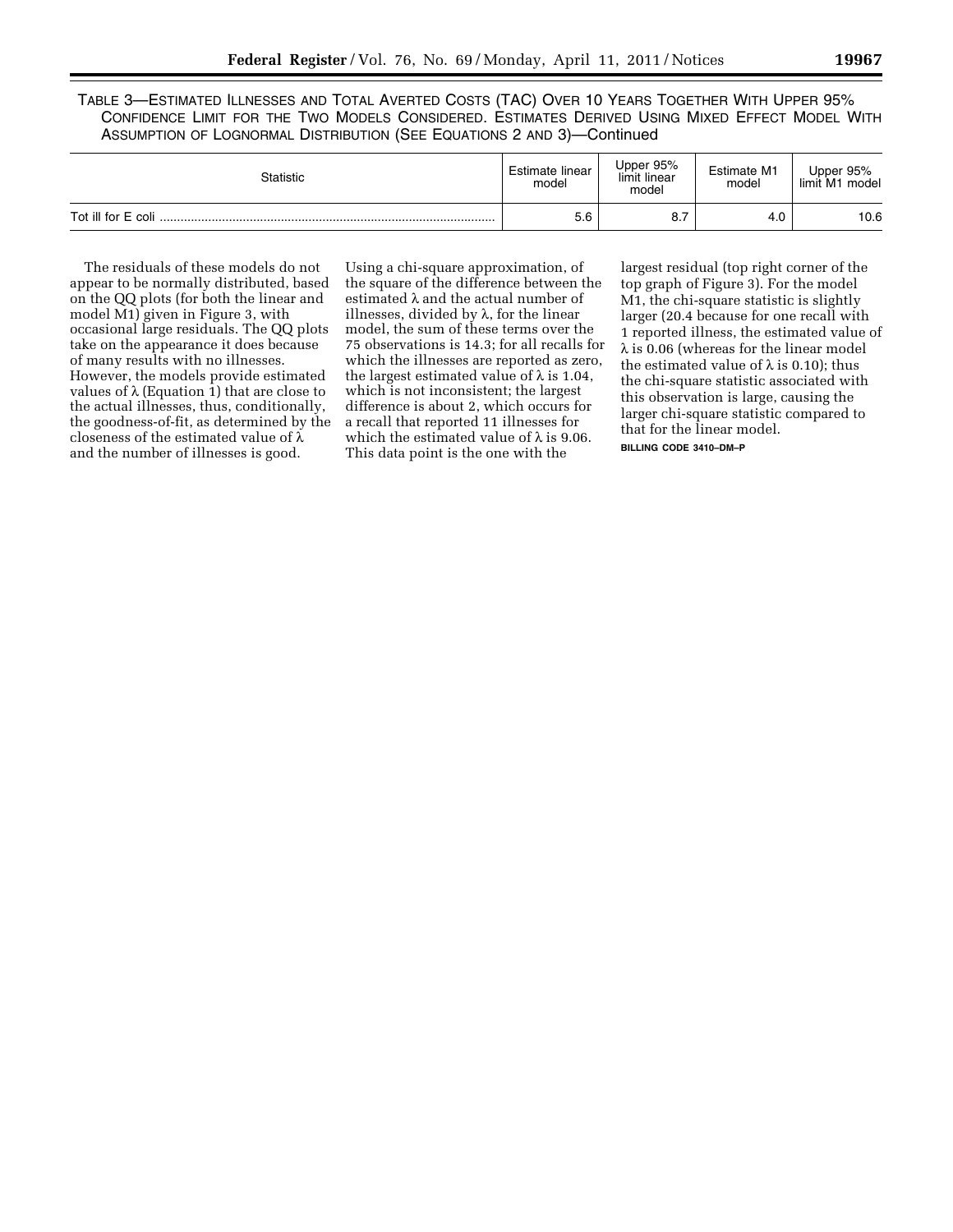

Figure 3: QQ plot of Bayes estimates of  $\varepsilon$ 's of Equation 1, using linear model (top) and model M1 (bottom) (See Table 2 for definition), assuming normal distribution.

# **BILLING CODE 3410–DM–C**

In conclusion, the estimates of the averted illnesses are highly uncertain because of the small number of data points and the high degree of variability of these data, leading to statistical uncertainty regarding the predicted number of illnesses given a model and uncertainty regarding the best model to

use for estimating the number of averted illnesses. However, from the above models, it appears that, with 95% confidence, the expected number of illnesses would be, on average, no more than about 1 illness per year averted, over the 10 years, with expected total averted costs as much as about

\$120,000, depending upon the model used.

These estimates though reflect (only) expectations, and do not include the possibilities of averted cost for a given expected value. There is a distinct probability that one of these averted illnesses could result in severe, long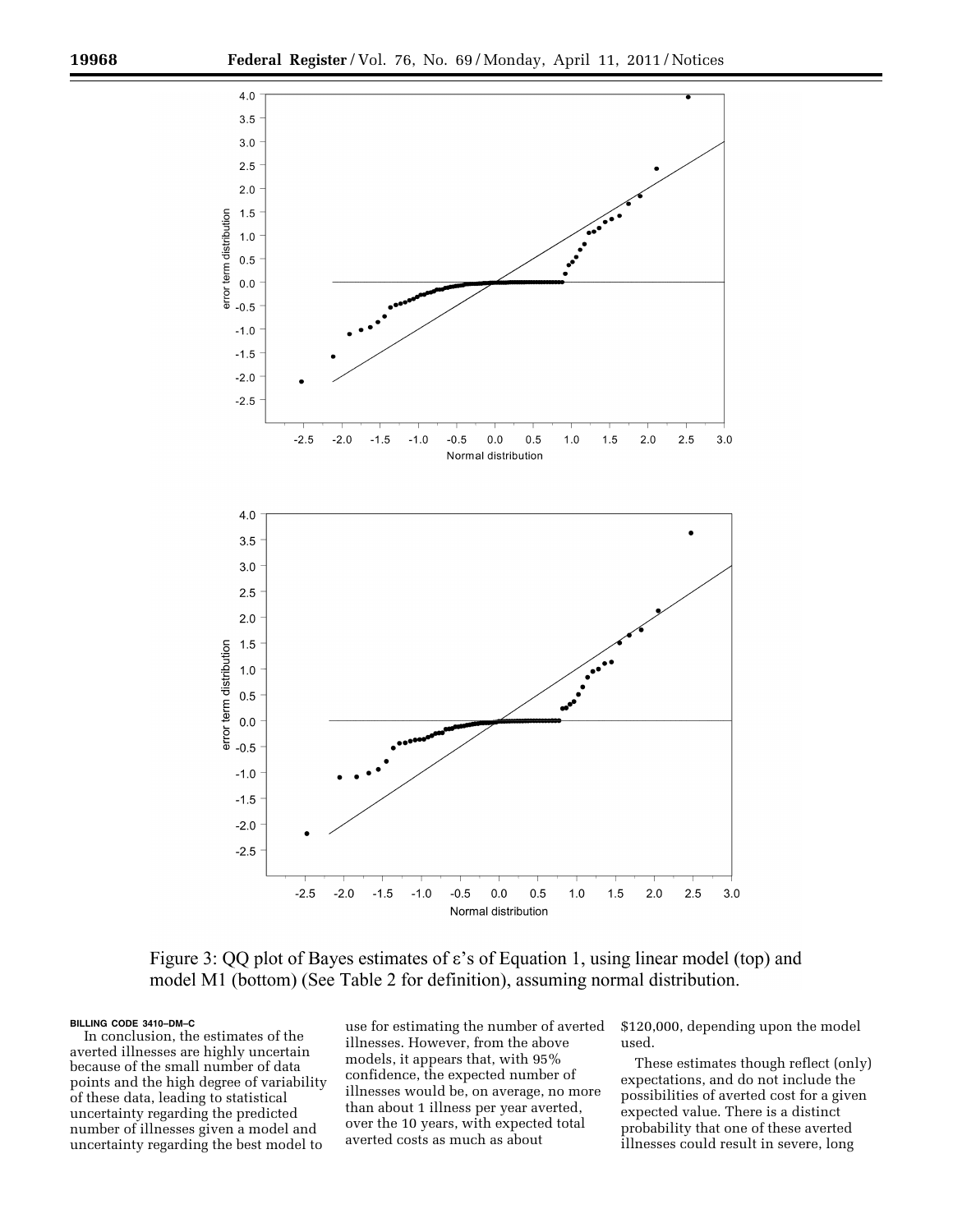19969

 $\equiv$ 

term illness, or death. In that case the averted costs would be substantially

larger than the expected costs that are being estimated above.

**Appendix 2: Data Used in Analysis** 

| Assigned days before recall | Volume<br>(lbs) | Reported<br>illnesses | Pathogen |  |
|-----------------------------|-----------------|-----------------------|----------|--|
| 4                           | 50              | 0                     | E coli.  |  |
|                             | 65              | 0                     | E coli.  |  |
| 4                           | 375             | 0                     | E coli.  |  |
|                             | 128             | 0                     | E coli.  |  |
|                             |                 |                       |          |  |
|                             | 219             | 0                     | E coli.  |  |
|                             | 345             | 0                     | E coli.  |  |
| 6                           | 884             | 0                     | E coli.  |  |
| 6                           | 1900            | 0                     | E coli.  |  |
|                             | 4663            | 0                     | E coli.  |  |
|                             | 6152            | 0                     | E coli.  |  |
|                             | 75              | 0                     | E coli.  |  |
|                             | 925             | 0                     | E coli.  |  |
|                             | 26669           | 0                     | E coli.  |  |
|                             | 4240            | 0                     | E coli.  |  |
|                             | 780             | 0                     | E coli.  |  |
|                             | 13275           | 0                     | E coli.  |  |
|                             | 16743           | 0                     | E coli.  |  |
|                             | 13150           | 0                     | E coli.  |  |
|                             | 1560            | 0                     | E coli.  |  |
|                             | 1084384         | 0                     | E coli.  |  |
|                             | 68670           | 0                     | E coli.  |  |
|                             | 2340            | 0                     | E coli.  |  |
|                             |                 | 0                     |          |  |
|                             | 4200            |                       | E coli.  |  |
|                             | 20460           | 0                     | E coli.  |  |
|                             | 420             | 0                     | E coli.  |  |
|                             | 39973           | 0                     | E coli.  |  |
|                             | 3516            | 0                     | E coli.  |  |
|                             | 5920            | 1                     | E coli.  |  |
|                             | 173554          | 1                     | E coli.  |  |
|                             | 95927           | $\boldsymbol{2}$      | E coli.  |  |
|                             | 107943          | 5                     | E coli.  |  |
|                             | 188000          | 6                     | E coli.  |  |
|                             | 95898           | 6                     | E coli.  |  |
|                             | 259230          | 8                     | E coli.  |  |
|                             | 3300000         | 8                     | E coli.  |  |
|                             | 117500          | 9                     | E coli.  |  |
|                             | 845000          | 10                    | E coli.  |  |
|                             | 2758            | 11                    | E coli.  |  |
|                             |                 |                       |          |  |
|                             | 129000          | 17                    | E coli.  |  |
|                             | 380000          | 20                    | E coli.  |  |
|                             | 5700000         | 27                    | E coli.  |  |
|                             | 545699          | 29                    | E coli.  |  |
|                             | 153630          | 33                    | E coli.  |  |
|                             | 21700000        | 40                    | E coli.  |  |
|                             | 1360000         | 42                    | E coli.  |  |
|                             | 5300000         | 54                    | E coli.  |  |

| Assigned days before recall | Volume<br>(lbs) | Reported<br>illnesses | Pathogen |
|-----------------------------|-----------------|-----------------------|----------|
| 6                           | 1591            | O                     | LM.      |
|                             | 16              |                       | LM.      |
|                             | 285             |                       | LM.      |
|                             | 290             |                       | LM.      |
|                             | 4535            |                       | LM.      |
|                             | 6970            |                       | LM.      |
| 8                           | 130             |                       | LM.      |
| 8                           | 172             |                       | LM.      |
| 8                           | 290             |                       | LM.      |
| 8                           | 750             |                       | LM.      |
| 8                           | 39514           |                       | LM.      |
|                             | 6907            |                       | LM.      |
|                             | 872             |                       | LM.      |
|                             | 70400           |                       | LM.      |
| 12                          | 140             |                       | LM.      |
| 13                          | 930             |                       | LM.      |
|                             | 207             |                       | LM.      |
| 15                          | 5250            |                       | LM.      |
| 22                          | 564             |                       | LM.      |
| 40                          | 2268            |                       | LM.      |